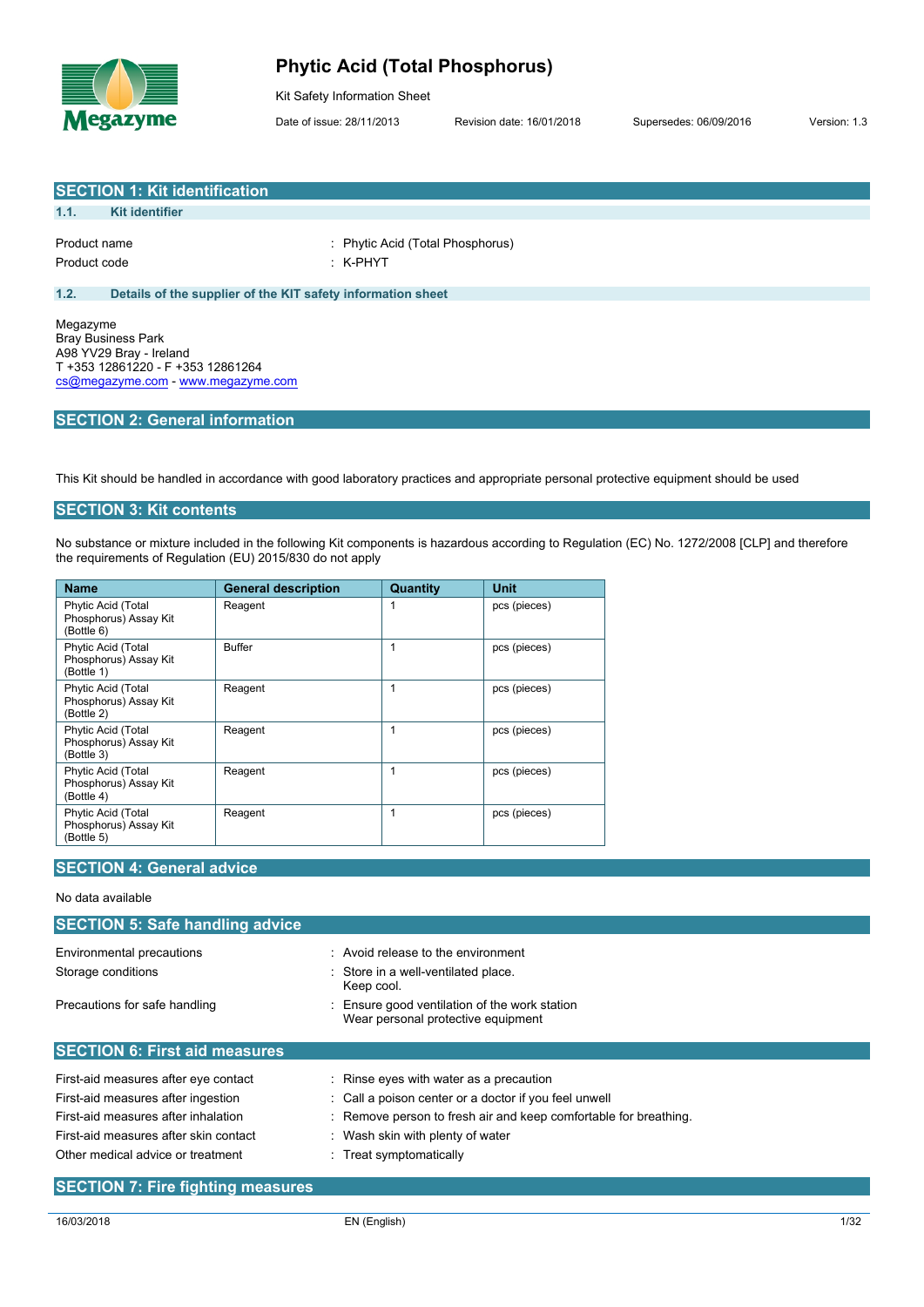## **Phytic Acid (Total Phosphorus)**

Kit Safety Information Sheet

| Protection during firefighting                      | : Do not attempt to take action without suitable protective equipment<br>Self-contained breathing apparatus<br>Complete protective clothing |
|-----------------------------------------------------|---------------------------------------------------------------------------------------------------------------------------------------------|
| Hazardous decomposition products in case of<br>fire | : Toxic fumes may be released                                                                                                               |

### **SECTION 8: Other information**

No data available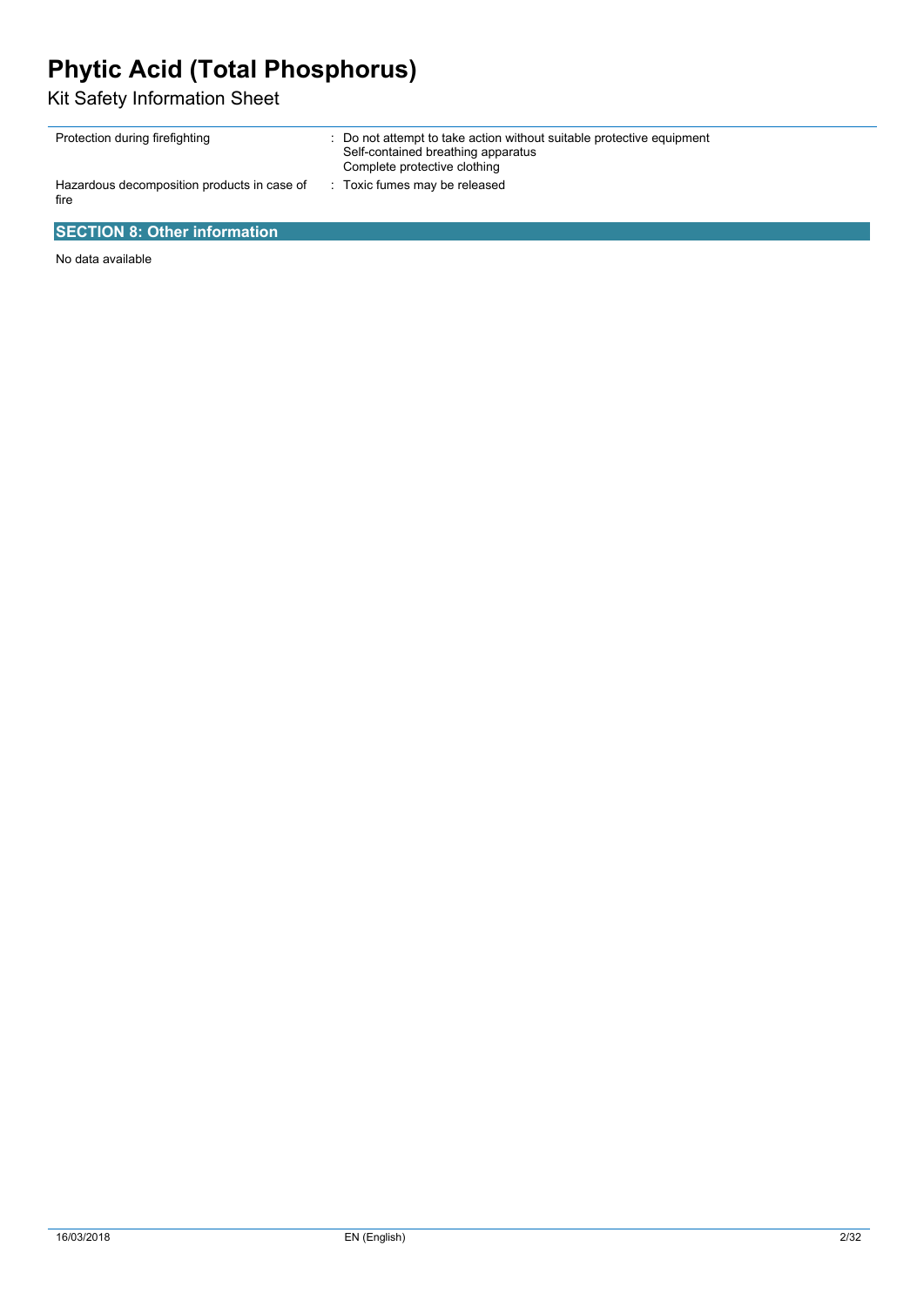

Safety Data Sheet

|                | <b>Negazyme</b>                          | according to Regulation (EU) 2015/830                                                                                                                                                                                  |                                                       |                        |              |
|----------------|------------------------------------------|------------------------------------------------------------------------------------------------------------------------------------------------------------------------------------------------------------------------|-------------------------------------------------------|------------------------|--------------|
|                |                                          | Date of issue: 28/11/2013                                                                                                                                                                                              | Revision date: 05/01/2018                             | Supersedes: 06/09/2016 | Version: 1.3 |
|                |                                          | SECTION 1: Identification of the substance/mixture and of the company/undertaking                                                                                                                                      |                                                       |                        |              |
| 1.1.           | <b>Product identifier</b>                |                                                                                                                                                                                                                        |                                                       |                        |              |
| Product form   |                                          | Mixture                                                                                                                                                                                                                |                                                       |                        |              |
| Product name   |                                          |                                                                                                                                                                                                                        | Phytic Acid (Total Phosphorus) Assay Kit (Bottle 6)   |                        |              |
| Product code   |                                          | $:$ K-PHYT (Bottle 6)                                                                                                                                                                                                  |                                                       |                        |              |
|                |                                          |                                                                                                                                                                                                                        |                                                       |                        |              |
| 1.2.           |                                          | Relevant identified uses of the substance or mixture and uses advised against                                                                                                                                          |                                                       |                        |              |
| 1.2.1.         | <b>Relevant identified uses</b>          |                                                                                                                                                                                                                        |                                                       |                        |              |
|                | Industrial/Professional use spec         | : For professional use only                                                                                                                                                                                            |                                                       |                        |              |
|                | Use of the substance/mixture             | : Use as laboratory reagent                                                                                                                                                                                            |                                                       |                        |              |
| 1.2.2.         | <b>Uses advised against</b>              |                                                                                                                                                                                                                        |                                                       |                        |              |
|                | No additional information available      |                                                                                                                                                                                                                        |                                                       |                        |              |
| 1.3.           |                                          | Details of the supplier of the safety data sheet                                                                                                                                                                       |                                                       |                        |              |
| Megazyme       | <b>Bray Business Park</b>                |                                                                                                                                                                                                                        |                                                       |                        |              |
|                | A98 YV29 Bray - Ireland                  |                                                                                                                                                                                                                        |                                                       |                        |              |
|                | T +353 12861220 - F +353 12861264        |                                                                                                                                                                                                                        |                                                       |                        |              |
|                | cs@megazyme.com - www.megazyme.com       |                                                                                                                                                                                                                        |                                                       |                        |              |
| 1.4.           | <b>Emergency telephone number</b>        |                                                                                                                                                                                                                        |                                                       |                        |              |
|                | Emergency number                         |                                                                                                                                                                                                                        | : +353 12861220 [9 am to 5 pm GMT - Monday to Friday] |                        |              |
|                | <b>SECTION 2: Hazards identification</b> |                                                                                                                                                                                                                        |                                                       |                        |              |
| 2.1.           |                                          | <b>Classification of the substance or mixture</b>                                                                                                                                                                      |                                                       |                        |              |
| Not classified |                                          | Classification according to Regulation (EC) No. 1272/2008 [CLP]                                                                                                                                                        |                                                       |                        |              |
| practice.      |                                          | Adverse physicochemical, human health and environmental effects<br>To our knowledge, this product does not present any particular risk, provided it is handled in accordance with good occupational hygiene and safety |                                                       |                        |              |
| 2.2.           | <b>Label elements</b>                    |                                                                                                                                                                                                                        |                                                       |                        |              |
|                |                                          | Labelling according to Regulation (EC) No. 1272/2008 [CLP]                                                                                                                                                             |                                                       |                        |              |
|                | No labelling applicable                  |                                                                                                                                                                                                                        |                                                       |                        |              |
|                |                                          | Labelling according to: exemption for inner packaging where the contents do not exceed 10ml                                                                                                                            |                                                       |                        |              |
|                | No labelling required                    |                                                                                                                                                                                                                        |                                                       |                        |              |
| 2.3.           | <b>Other hazards</b>                     |                                                                                                                                                                                                                        |                                                       |                        |              |
|                | No additional information available      |                                                                                                                                                                                                                        |                                                       |                        |              |
|                |                                          | <b>SECTION 3: Composition/information on ingredients</b>                                                                                                                                                               |                                                       |                        |              |
| 3.1.           | <b>Substances</b>                        |                                                                                                                                                                                                                        |                                                       |                        |              |
| Not applicable |                                          |                                                                                                                                                                                                                        |                                                       |                        |              |
| 3.2.           | <b>Mixtures</b>                          |                                                                                                                                                                                                                        |                                                       |                        |              |
|                |                                          | This mixture does not contain any substances to be mentioned according to the criteria of section 3.2 of REACH annex II                                                                                                |                                                       |                        |              |
|                |                                          |                                                                                                                                                                                                                        |                                                       |                        |              |

| SECTION 4: FIRST ald measures                    |                                                                  |
|--------------------------------------------------|------------------------------------------------------------------|
| 4.1.<br><b>Description of first aid measures</b> |                                                                  |
| First-aid measures after inhalation              | : Remove person to fresh air and keep comfortable for breathing. |
| First-aid measures after skin contact            | Wash skin with plenty of water.                                  |
| First-aid measures after eye contact             | : Rinse eyes with water as a precaution.                         |
| First-aid measures after ingestion               | : Call a poison center or a doctor if you feel unwell.           |
|                                                  |                                                                  |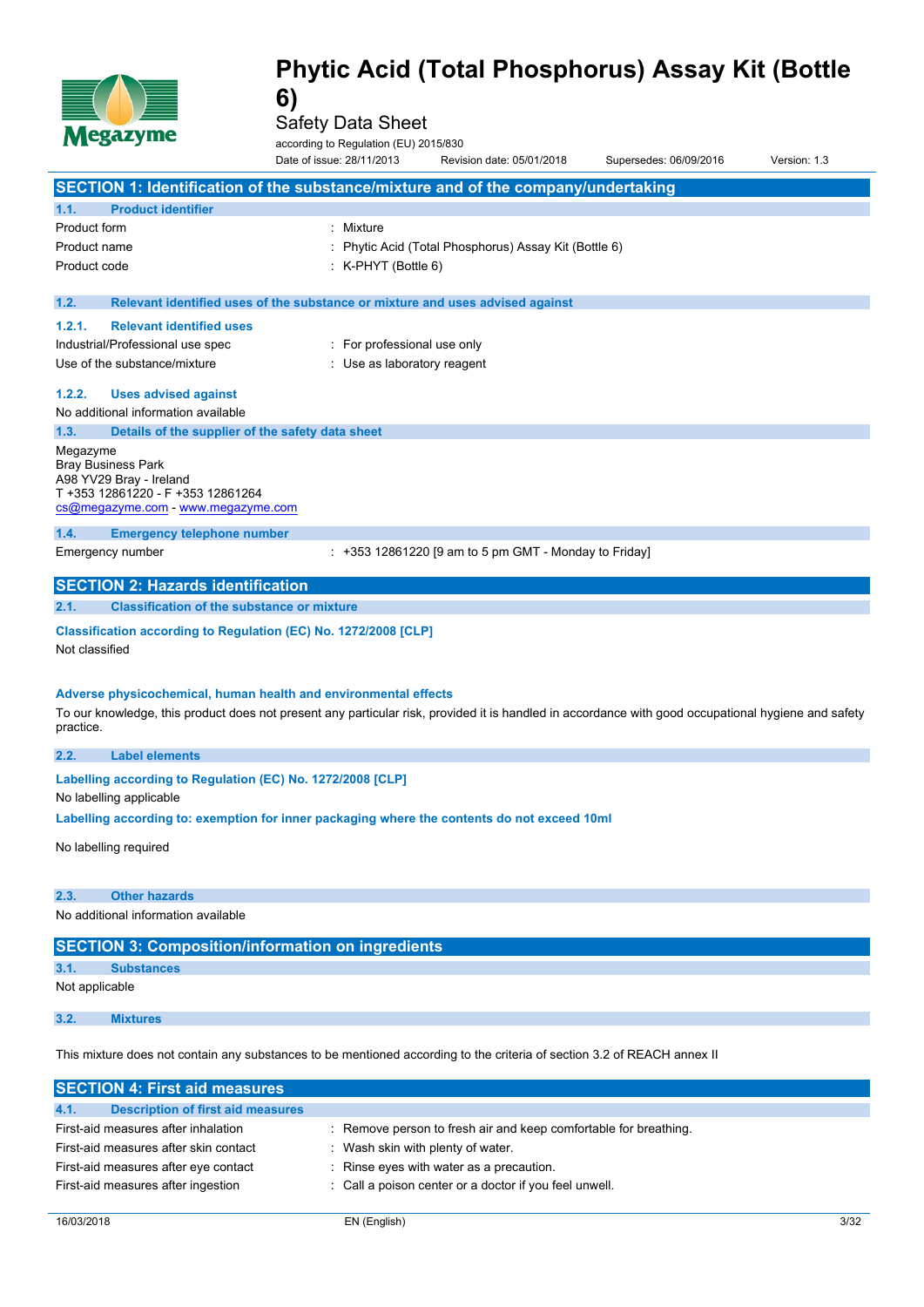Safety Data Sheet

according to Regulation (EU) 2015/830

| 4.2.              | Most important symptoms and effects, both acute and delayed<br>No additional information available |                                                                                                                                                              |
|-------------------|----------------------------------------------------------------------------------------------------|--------------------------------------------------------------------------------------------------------------------------------------------------------------|
| 4.3.              |                                                                                                    | Indication of any immediate medical attention and special treatment needed                                                                                   |
|                   | Treat symptomatically.                                                                             |                                                                                                                                                              |
|                   | <b>SECTION 5: Firefighting measures</b>                                                            |                                                                                                                                                              |
| 5.1.              | <b>Extinguishing media</b>                                                                         |                                                                                                                                                              |
|                   | Suitable extinguishing media                                                                       | : Water spray. Dry powder. Foam.                                                                                                                             |
| 5.2.              | Special hazards arising from the substance or mixture                                              |                                                                                                                                                              |
| fire              | Hazardous decomposition products in case of                                                        | : Toxic fumes may be released.                                                                                                                               |
| 5.3.              | <b>Advice for firefighters</b>                                                                     |                                                                                                                                                              |
|                   | Protection during firefighting                                                                     | Do not attempt to take action without suitable protective equipment. Self-contained breathing<br>apparatus. Complete protective clothing.                    |
|                   | <b>SECTION 6: Accidental release measures</b>                                                      |                                                                                                                                                              |
| 6.1.              | Personal precautions, protective equipment and emergency procedures                                |                                                                                                                                                              |
| 6.1.1.            | For non-emergency personnel                                                                        |                                                                                                                                                              |
|                   | <b>Emergency procedures</b>                                                                        | : Ventilate spillage area.                                                                                                                                   |
| 6.1.2.            | For emergency responders                                                                           |                                                                                                                                                              |
|                   | Protective equipment                                                                               | Do not attempt to take action without suitable protective equipment. For further information<br>refer to section 8: "Exposure controls/personal protection". |
| 6.2.              | <b>Environmental precautions</b>                                                                   |                                                                                                                                                              |
|                   | Avoid release to the environment.                                                                  |                                                                                                                                                              |
| 6.3.              | Methods and material for containment and cleaning up                                               |                                                                                                                                                              |
|                   | Methods for cleaning up                                                                            | Mechanically recover the product.                                                                                                                            |
| Other information |                                                                                                    | Dispose of materials or solid residues at an authorized site.                                                                                                |
| 6.4.              | <b>Reference to other sections</b>                                                                 |                                                                                                                                                              |
|                   | For further information refer to section 13.                                                       |                                                                                                                                                              |
|                   | <b>SECTION 7: Handling and storage</b>                                                             |                                                                                                                                                              |
| 7.1.              | <b>Precautions for safe handling</b>                                                               |                                                                                                                                                              |
|                   | Precautions for safe handling                                                                      | Ensure good ventilation of the work station. Wear personal protective equipment.                                                                             |
|                   | Hygiene measures                                                                                   | Do not eat, drink or smoke when using this product. Always wash hands after handling the<br>product.                                                         |
| 7.2.              | Conditions for safe storage, including any incompatibilities                                       |                                                                                                                                                              |
|                   | Storage conditions                                                                                 | Store in a well-ventilated place. Keep cool.                                                                                                                 |
| 7.3.              | <b>Specific end use(s)</b>                                                                         |                                                                                                                                                              |
|                   | No additional information available                                                                |                                                                                                                                                              |
|                   | <b>SECTION 8: Exposure controls/personal protection</b>                                            |                                                                                                                                                              |
| 8.1.              | <b>Control parameters</b>                                                                          |                                                                                                                                                              |
|                   | No additional information available                                                                |                                                                                                                                                              |
| 8.2.              | <b>Exposure controls</b>                                                                           |                                                                                                                                                              |
|                   | Appropriate engineering controls:                                                                  |                                                                                                                                                              |

Ensure good ventilation of the work station.

#### **Hand protection:**

Protective gloves

| Type              | Material             | Permeation | Thickness (mm) | Penetration     | <b>Standard</b> |
|-------------------|----------------------|------------|----------------|-----------------|-----------------|
| Disposable gloves | Nitrile rubber (NBR) | 60 minutes |                | ن.،<br><u>_</u> | EN 374-2        |

### **Eye protection:**

Safety glasses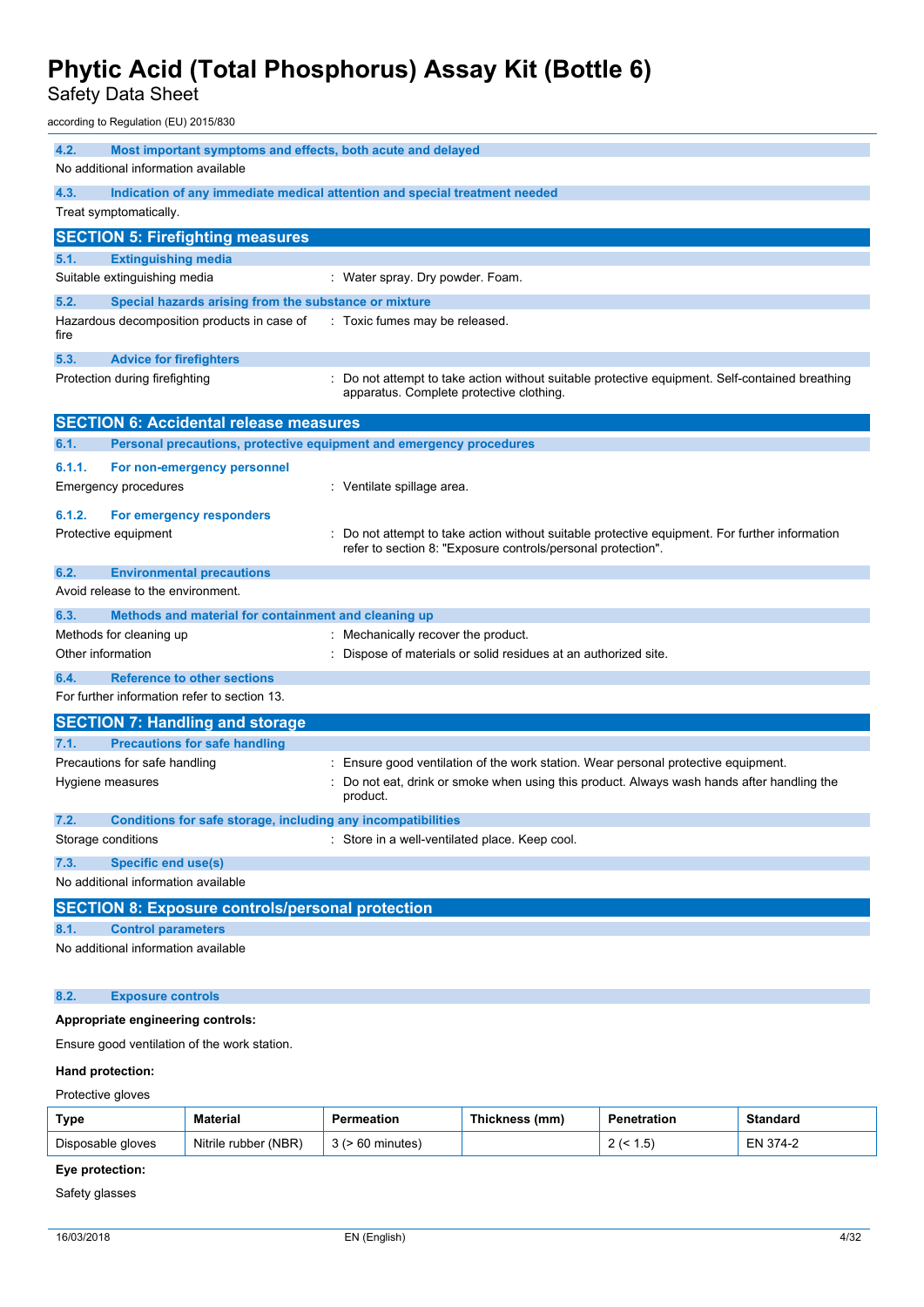Safety Data Sheet

according to Regulation (EU) 2015/830

| Type   | <b>Use</b> | uw                            | <b>Ctondord</b><br>iuai u      |
|--------|------------|-------------------------------|--------------------------------|
| Safety | Dust       | Witl<br>shields<br><b>CIN</b> | <b>EN 166</b><br>$\sim$ $\sim$ |

#### **Skin and body protection:**

Wear suitable protective clothing

| Type     | <b>Standard</b> |
|----------|-----------------|
| Lab coat |                 |

#### **Respiratory protection:**

In case of insufficient ventilation, wear suitable respiratory equipment

| <b>Device</b> | Filter<br>type | າdition                              | Standard                   |
|---------------|----------------|--------------------------------------|----------------------------|
| Dust mask     | Tvpe P1        | Solid particles<br>tor i<br>otection | <b>EN 149</b><br>143<br>ЕN |



#### **Environmental exposure controls:**

Avoid release to the environment.

| <b>SECTION 9: Physical and chemical properties</b>            |                              |  |  |
|---------------------------------------------------------------|------------------------------|--|--|
| Information on basic physical and chemical properties<br>9.1. |                              |  |  |
| Physical state                                                | Solid                        |  |  |
| Colour                                                        | No data available on colour. |  |  |
| Odour                                                         | None.                        |  |  |
| Odour threshold                                               | No data available            |  |  |
| рH                                                            | No data available            |  |  |
| Relative evaporation rate (butylacetate=1)                    | No data available            |  |  |
| Melting point                                                 | No data available            |  |  |
| Freezing point                                                | Not applicable               |  |  |
| Boiling point                                                 | No data available            |  |  |
| Flash point                                                   | Not applicable               |  |  |
| Auto-ignition temperature                                     | Not applicable               |  |  |
| Decomposition temperature                                     | No data available            |  |  |
| Flammability (solid, gas)                                     | Non flammable.               |  |  |
| Vapour pressure                                               | No data available            |  |  |
| Relative vapour density at 20 °C                              | No data available            |  |  |
| Relative density                                              | Not applicable               |  |  |
| Solubility                                                    | Soluble in water.            |  |  |
| Log Pow                                                       | No data available            |  |  |
| Viscosity, kinematic                                          | Not applicable               |  |  |
| Viscosity, dynamic                                            | No data available            |  |  |
| <b>Explosive properties</b>                                   | No data available            |  |  |
| Oxidising properties                                          | No data available            |  |  |
| <b>Explosive limits</b>                                       | Not applicable               |  |  |
|                                                               |                              |  |  |

**9.2. Other information**

No additional information available

### **SECTION 10: Stability and reactivity**

#### **10.1. Reactivity**

The product is non-reactive under normal conditions of use, storage and transport.

**10.2. Chemical stability**

Stable under normal conditions.

#### **10.3. Possibility of hazardous reactions**

No dangerous reactions known under normal conditions of use.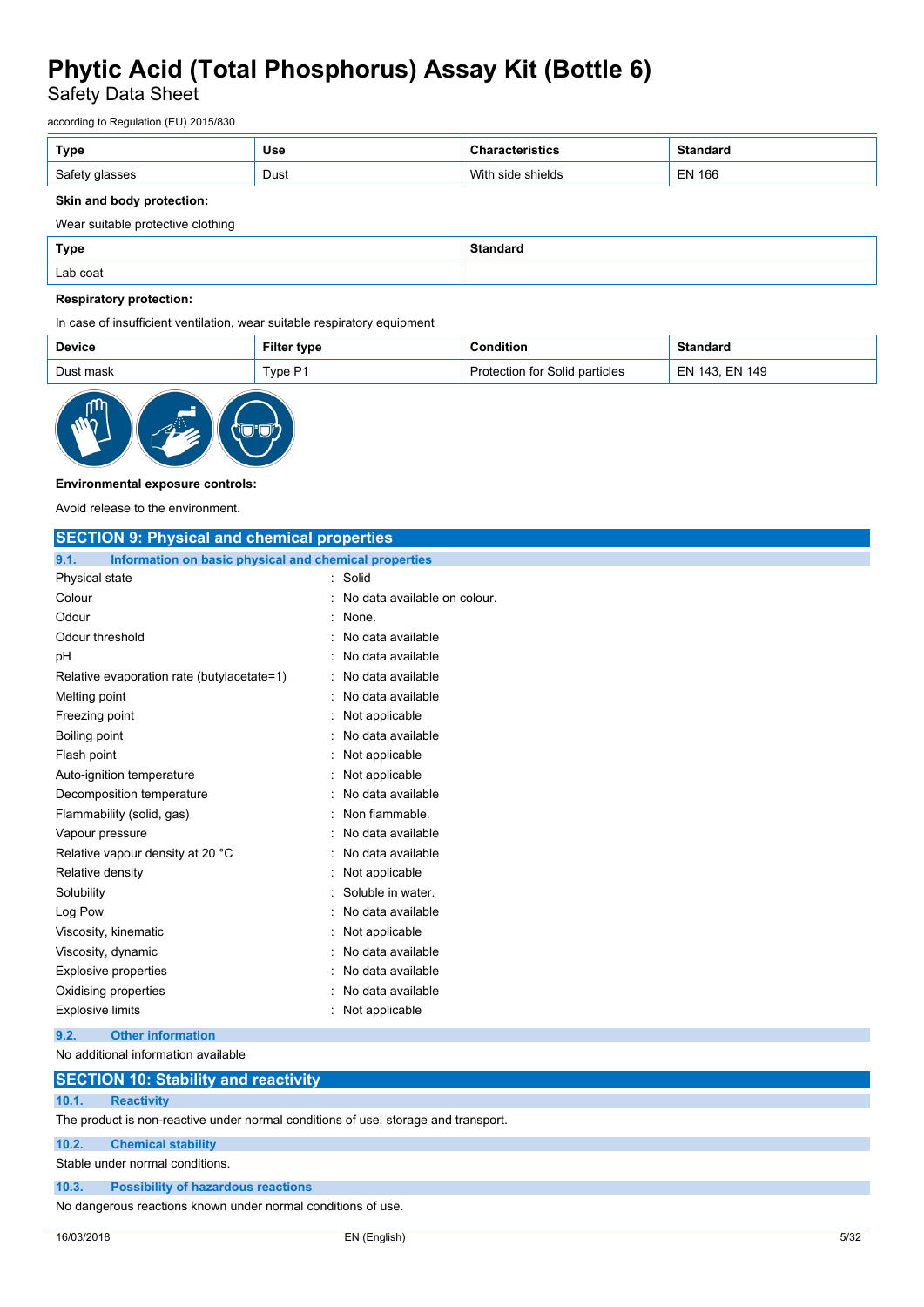Safety Data Sheet

according to Regulation (EU) 2015/830

#### **10.4. Conditions to avoid**

None under recommended storage and handling conditions (see section 7).

#### **10.5. Incompatible materials**

No additional information available

**10.6. Hazardous decomposition products**

Under normal conditions of storage and use, hazardous decomposition products should not be produced.

| <b>SECTION 11: Toxicological information</b>  |                  |  |
|-----------------------------------------------|------------------|--|
| 11.1.<br>Information on toxicological effects |                  |  |
| Acute toxicity (oral)                         | : Not classified |  |
| Acute toxicity (dermal)                       | : Not classified |  |
| Acute toxicity (inhalation)                   | : Not classified |  |
| Skin corrosion/irritation                     | : Not classified |  |
| Serious eye damage/irritation                 | Not classified   |  |
| Respiratory or skin sensitisation             | Not classified   |  |
| Germ cell mutagenicity                        | Not classified   |  |
| Carcinogenicity                               | Not classified   |  |
| Reproductive toxicity                         | : Not classified |  |
| STOT-single exposure                          | : Not classified |  |
| STOT-repeated exposure                        | Not classified   |  |
| Aspiration hazard                             | : Not classified |  |
|                                               |                  |  |
| <b>SECTION 12: Ecological information</b>     |                  |  |

| 12.1.<br><b>Toxicity</b>                           |                                                                                                                            |
|----------------------------------------------------|----------------------------------------------------------------------------------------------------------------------------|
| Ecology - general                                  | : The product is not considered harmful to aquatic organisms nor to cause long-term adverse<br>effects in the environment. |
| Acute aquatic toxicity                             | Not classified                                                                                                             |
| Chronic aquatic toxicity                           | Not classified                                                                                                             |
| 12.2.<br><b>Persistence and degradability</b>      |                                                                                                                            |
| No additional information available                |                                                                                                                            |
| 12.3.<br><b>Bioaccumulative potential</b>          |                                                                                                                            |
| No additional information available                |                                                                                                                            |
| 12.4.<br><b>Mobility in soil</b>                   |                                                                                                                            |
| No additional information available                |                                                                                                                            |
| 12.5.<br><b>Results of PBT and vPvB assessment</b> |                                                                                                                            |
| No additional information available                |                                                                                                                            |
| <b>Other adverse effects</b><br>12.6.              |                                                                                                                            |
| No additional information available                |                                                                                                                            |
| <b>SECTION 13: Disposal considerations</b>         |                                                                                                                            |
| <b>Waste treatment methods</b><br>13.1.            |                                                                                                                            |
| Waste treatment methods                            | : Dispose of contents/container in accordance with licensed collector's sorting instructions.                              |
| <b>SECTION 14: Transport information</b>           |                                                                                                                            |
| In accordance with ADR / RID / IMDG / IATA / ADN   |                                                                                                                            |
| <b>ADR</b>                                         | ΙΔΤΑ                                                                                                                       |

| <b>ADR</b>                                 | <b>IATA</b>    |
|--------------------------------------------|----------------|
| 14.1.<br><b>UN number</b>                  |                |
| Not applicable                             | Not applicable |
| 14.2.7<br>UN proper shipping name          |                |
| Not applicable                             | Not applicable |
| <b>Transport hazard class(es)</b><br>14.3. |                |
| Not applicable                             | Not applicable |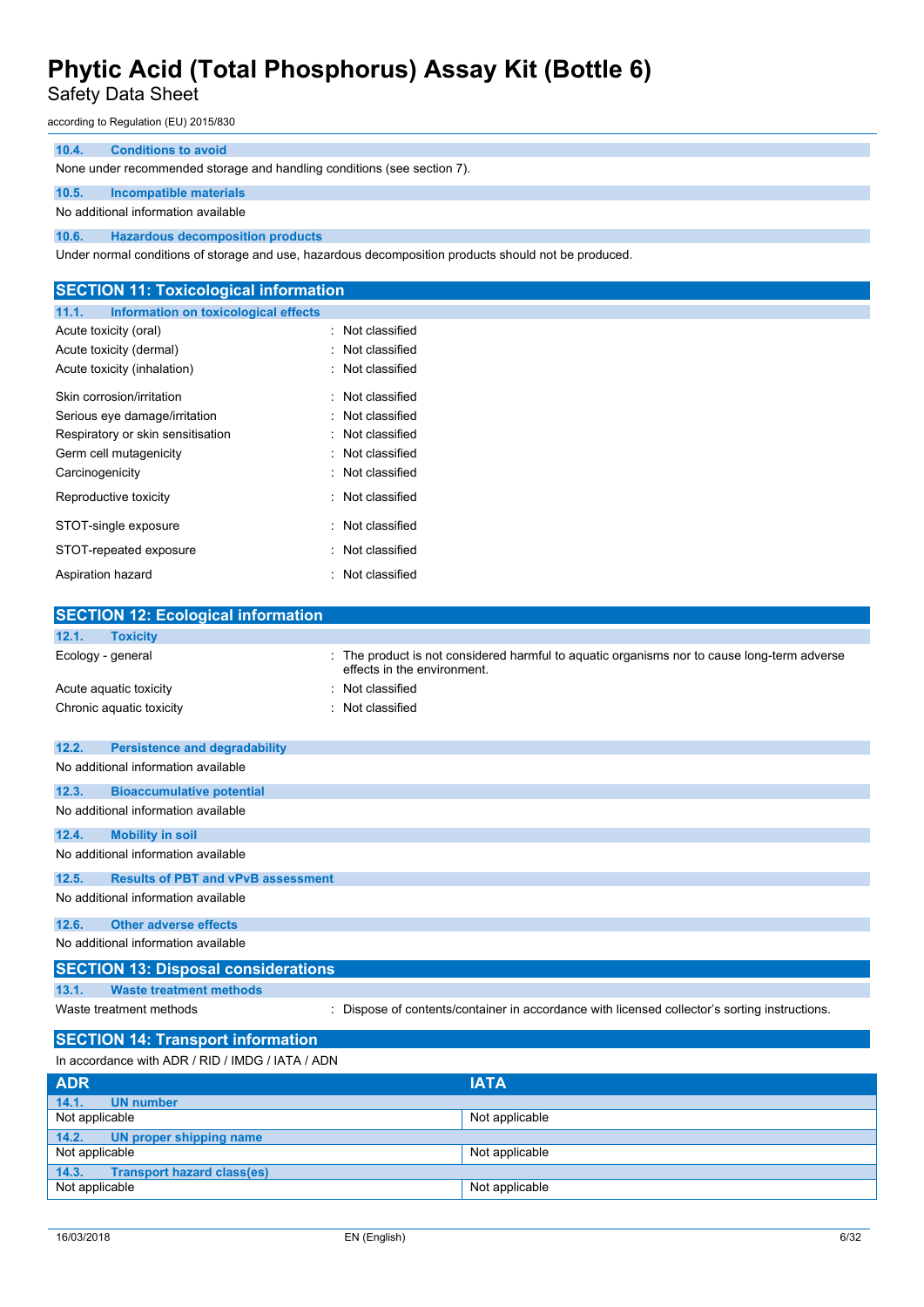Safety Data Sheet

according to Regulation (EU) 2015/830

| <b>ADR</b>                            | <b>IATA</b>                            |
|---------------------------------------|----------------------------------------|
| 14.4.<br><b>Packing group</b>         |                                        |
| Not applicable                        | Not applicable                         |
| 14.5.<br><b>Environmental hazards</b> |                                        |
| Not applicable                        | Not applicable                         |
|                                       | No supplementary information available |

#### **14.6. Special precautions for user**

**- Overland transport**

Not applicable

#### **- Air transport**

Not applicable

**14.7. Transport in bulk according to Annex II of Marpol and the IBC Code**

#### Not applicable

#### **SECTION 15: Regulatory information**

**15.1. Safety, health and environmental regulations/legislation specific for the substance or mixture**

#### **15.1.1. EU-Regulations**

Contains no REACH substances with Annex XVII restrictions Contains no substance on the REACH candidate list Contains no REACH Annex XIV substances

#### **15.1.2. National regulations**

No additional information available

#### **15.2. Chemical safety assessment**

No chemical safety assessment has been carried out

**SECTION 16: Other information**

SDS EU (REACH Annex II)

This information is based on our current knowledge and is intended to describe the product for the purposes of health, safety and environmental requirements only. It should not therefore be<br>construed as guaranteeing any sp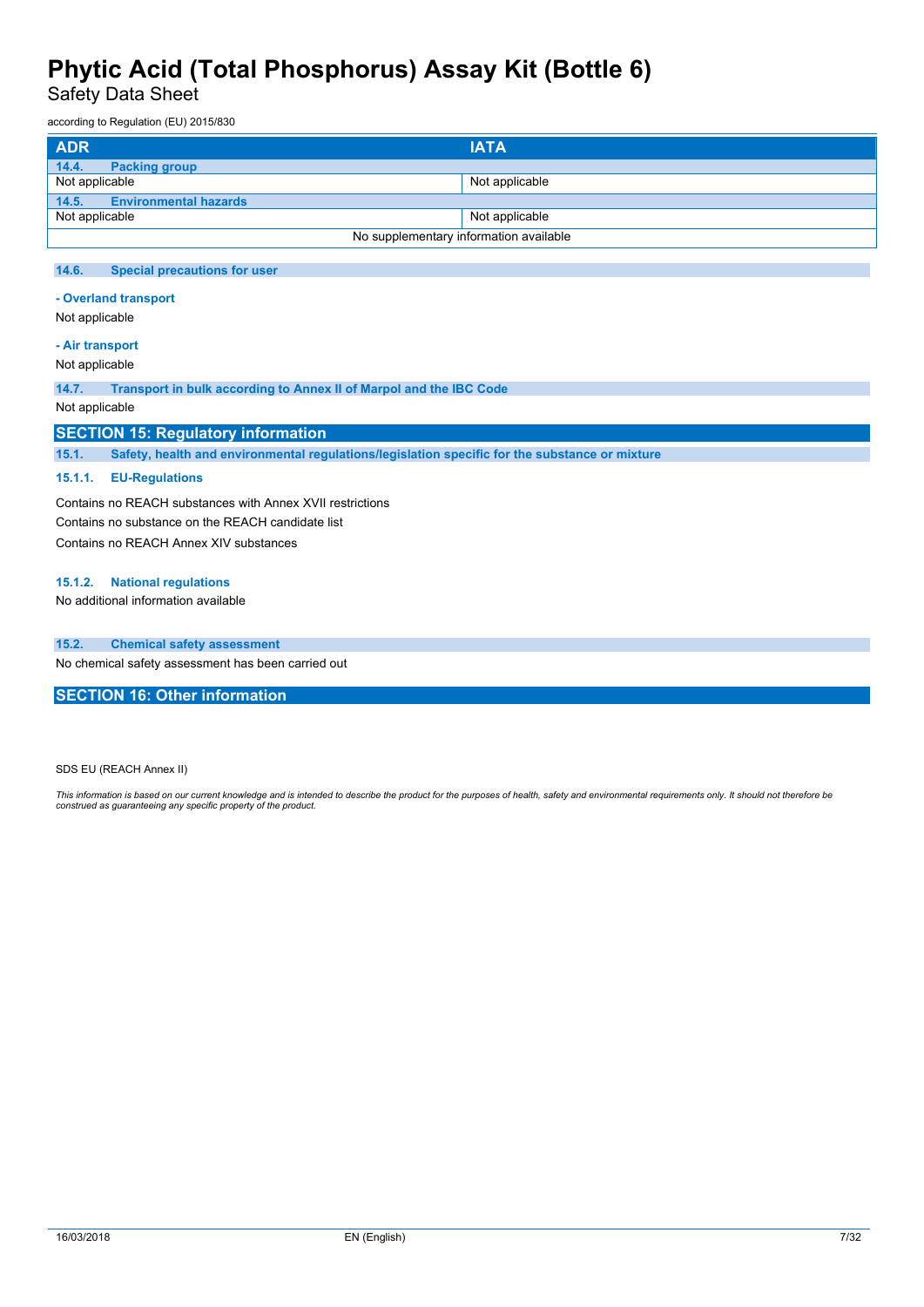

Safety Data Sheet

according to Regulation (EU) 2015/830

|                | <b>Nester</b> The                                                                                                                                                                                                      | according to Regulation (EU) 2015/830<br>Date of issue: 28/11/2013 | Revision date: 05/01/2018                               | Supersedes: 06/09/2016 | Version: 1.3 |
|----------------|------------------------------------------------------------------------------------------------------------------------------------------------------------------------------------------------------------------------|--------------------------------------------------------------------|---------------------------------------------------------|------------------------|--------------|
|                | <b>SECTION 1: Identification of the substance/mixture and of the company/undertaking</b>                                                                                                                               |                                                                    |                                                         |                        |              |
| 1.1.           | <b>Product identifier</b>                                                                                                                                                                                              |                                                                    |                                                         |                        |              |
| Product form   |                                                                                                                                                                                                                        | : Mixture                                                          |                                                         |                        |              |
| Product name   |                                                                                                                                                                                                                        |                                                                    | Phytic Acid (Total Phosphorus) Assay Kit (Bottle 5)     |                        |              |
| Product code   |                                                                                                                                                                                                                        | : K-PHYT (Bottle 5)                                                |                                                         |                        |              |
| 1.2.           | Relevant identified uses of the substance or mixture and uses advised against                                                                                                                                          |                                                                    |                                                         |                        |              |
| 1.2.1.         | <b>Relevant identified uses</b>                                                                                                                                                                                        |                                                                    |                                                         |                        |              |
|                | Industrial/Professional use spec                                                                                                                                                                                       | : For professional use only                                        |                                                         |                        |              |
|                | Use of the substance/mixture                                                                                                                                                                                           | : Use as laboratory reagent                                        |                                                         |                        |              |
| 1.2.2.         | <b>Uses advised against</b>                                                                                                                                                                                            |                                                                    |                                                         |                        |              |
|                | No additional information available                                                                                                                                                                                    |                                                                    |                                                         |                        |              |
| 1.3.           | Details of the supplier of the safety data sheet                                                                                                                                                                       |                                                                    |                                                         |                        |              |
| Megazyme       | <b>Bray Business Park</b><br>A98 YV29 Bray - Ireland<br>T +353 12861220 - F +353 12861264<br>cs@megazyme.com - www.megazyme.com                                                                                        |                                                                    |                                                         |                        |              |
| 1.4.           | <b>Emergency telephone number</b>                                                                                                                                                                                      |                                                                    |                                                         |                        |              |
|                | Emergency number                                                                                                                                                                                                       |                                                                    | $: +353$ 12861220 [9 am to 5 pm GMT - Monday to Friday] |                        |              |
|                | <b>SECTION 2: Hazards identification</b>                                                                                                                                                                               |                                                                    |                                                         |                        |              |
| 2.1.           | <b>Classification of the substance or mixture</b>                                                                                                                                                                      |                                                                    |                                                         |                        |              |
| Not classified | Classification according to Regulation (EC) No. 1272/2008 [CLP]                                                                                                                                                        |                                                                    |                                                         |                        |              |
| practice.      | Adverse physicochemical, human health and environmental effects<br>To our knowledge, this product does not present any particular risk, provided it is handled in accordance with good occupational hygiene and safety |                                                                    |                                                         |                        |              |
| 2.2.           | <b>Label elements</b>                                                                                                                                                                                                  |                                                                    |                                                         |                        |              |
|                | Labelling according to Regulation (EC) No. 1272/2008 [CLP]                                                                                                                                                             |                                                                    |                                                         |                        |              |
|                | <b>EUH-statements</b>                                                                                                                                                                                                  |                                                                    | : EUH032 - Contact with acids liberates very toxic gas. |                        |              |
| 2.3.           | <b>Other hazards</b>                                                                                                                                                                                                   |                                                                    |                                                         |                        |              |
|                | No additional information available                                                                                                                                                                                    |                                                                    |                                                         |                        |              |
|                | <b>SECTION 3: Composition/information on ingredients</b>                                                                                                                                                               |                                                                    |                                                         |                        |              |
| 3.1.           | <b>Substances</b>                                                                                                                                                                                                      |                                                                    |                                                         |                        |              |
| Not applicable |                                                                                                                                                                                                                        |                                                                    |                                                         |                        |              |
| 3.2.           | <b>Mixtures</b>                                                                                                                                                                                                        |                                                                    |                                                         |                        |              |
|                |                                                                                                                                                                                                                        |                                                                    |                                                         |                        |              |

This mixture does not contain any substances to be mentioned according to the criteria of section 3.2 of REACH annex II

| <b>SECTION 4: First aid measures</b>                                |                                                                  |
|---------------------------------------------------------------------|------------------------------------------------------------------|
| 4.1.<br><b>Description of first aid measures</b>                    |                                                                  |
| First-aid measures after inhalation                                 | : Remove person to fresh air and keep comfortable for breathing. |
| First-aid measures after skin contact                               | Wash skin with plenty of water.                                  |
| First-aid measures after eye contact                                | : Rinse eyes with water as a precaution.                         |
| First-aid measures after ingestion                                  | : Call a poison center or a doctor if you feel unwell.           |
| 4.2.<br>Most important symptoms and effects, both acute and delayed |                                                                  |

No additional information available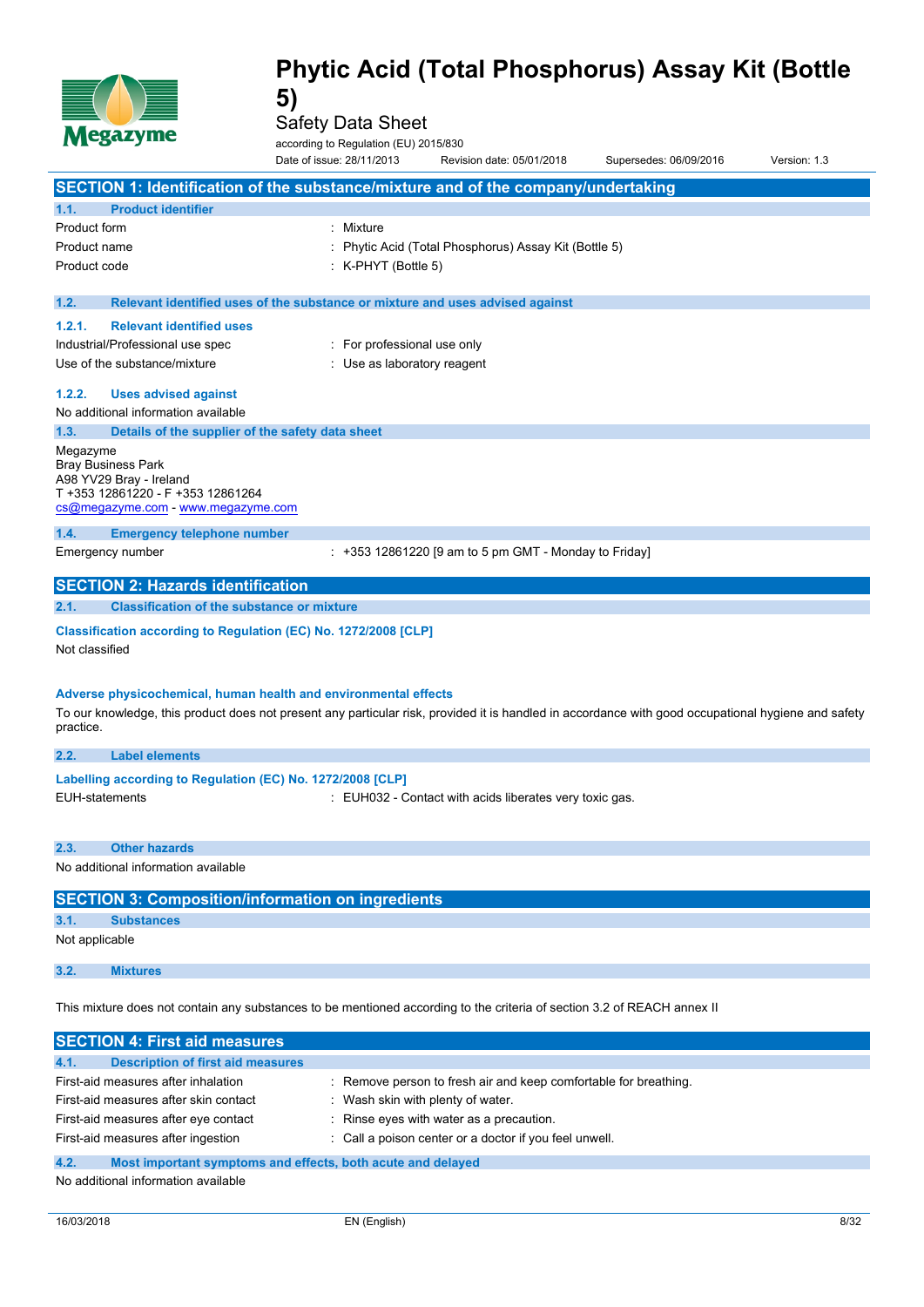Safety Data Sheet

according to Regulation (EU) 2015/830

| 4.3.              |                                                                     | Indication of any immediate medical attention and special treatment needed                                                                                   |
|-------------------|---------------------------------------------------------------------|--------------------------------------------------------------------------------------------------------------------------------------------------------------|
|                   | Treat symptomatically.                                              |                                                                                                                                                              |
|                   | <b>SECTION 5: Firefighting measures</b>                             |                                                                                                                                                              |
| 5.1.              | <b>Extinguishing media</b>                                          |                                                                                                                                                              |
|                   | Suitable extinguishing media                                        | : Water spray. Dry powder. Foam. Carbon dioxide.                                                                                                             |
| 5.2.              | Special hazards arising from the substance or mixture               |                                                                                                                                                              |
| fire              | Hazardous decomposition products in case of                         | : Toxic fumes may be released.                                                                                                                               |
| 5.3.              | <b>Advice for firefighters</b>                                      |                                                                                                                                                              |
|                   | Protection during firefighting                                      | : Do not attempt to take action without suitable protective equipment. Self-contained breathing<br>apparatus. Complete protective clothing.                  |
|                   | <b>SECTION 6: Accidental release measures</b>                       |                                                                                                                                                              |
| 6.1.              | Personal precautions, protective equipment and emergency procedures |                                                                                                                                                              |
| 6.1.1.            | For non-emergency personnel                                         |                                                                                                                                                              |
|                   | <b>Emergency procedures</b>                                         | : Ventilate spillage area.                                                                                                                                   |
| 6.1.2.            | For emergency responders                                            |                                                                                                                                                              |
|                   | Protective equipment                                                | Do not attempt to take action without suitable protective equipment. For further information<br>refer to section 8: "Exposure controls/personal protection". |
| 6.2.              | <b>Environmental precautions</b>                                    |                                                                                                                                                              |
|                   | Avoid release to the environment.                                   |                                                                                                                                                              |
| 6.3.              | Methods and material for containment and cleaning up                |                                                                                                                                                              |
|                   | Methods for cleaning up                                             | : Take up liquid spill into absorbent material.                                                                                                              |
| Other information |                                                                     | Dispose of materials or solid residues at an authorized site.                                                                                                |
| 6.4.              | <b>Reference to other sections</b>                                  |                                                                                                                                                              |
|                   | For further information refer to section 13.                        |                                                                                                                                                              |
|                   | <b>SECTION 7: Handling and storage</b>                              |                                                                                                                                                              |
| 7.1.              | <b>Precautions for safe handling</b>                                |                                                                                                                                                              |
|                   | Precautions for safe handling                                       | : Ensure good ventilation of the work station. Wear personal protective equipment.                                                                           |
|                   | Hygiene measures                                                    | Do not eat, drink or smoke when using this product. Always wash hands after handling the<br>product.                                                         |
| 7.2.              | Conditions for safe storage, including any incompatibilities        |                                                                                                                                                              |
|                   | Storage conditions                                                  | : Store in a well-ventilated place. Keep cool.                                                                                                               |
| 7.3.              | Specific end use(s)                                                 |                                                                                                                                                              |
|                   | No additional information available                                 |                                                                                                                                                              |
|                   | <b>SECTION 8: Exposure controls/personal protection</b>             |                                                                                                                                                              |
| 8.1.              | <b>Control parameters</b>                                           |                                                                                                                                                              |
|                   | No additional information available                                 |                                                                                                                                                              |
| 8.2.              | <b>Exposure controls</b>                                            |                                                                                                                                                              |
|                   | Appropriate engineering controls:                                   |                                                                                                                                                              |
|                   | Ensure good ventilation of the work station.                        |                                                                                                                                                              |

### **Hand protection:**

Protective gloves

| Type              | <b>Material</b>         |         | <b>Thickness</b><br>(mm) | netration         | Standard       |
|-------------------|-------------------------|---------|--------------------------|-------------------|----------------|
| Disposable gloves | (NBR)<br>Nitrile rubber | minutes |                          | . .5'<br><u>_</u> | – N<br>$4 - 4$ |

#### **Eye protection:**

Safety glasses

| Type           | Use            | <b>Characteristics</b> | <b>Standard</b> |
|----------------|----------------|------------------------|-----------------|
| Safety glasses | <b>Droplet</b> | With side shields      | EN 166          |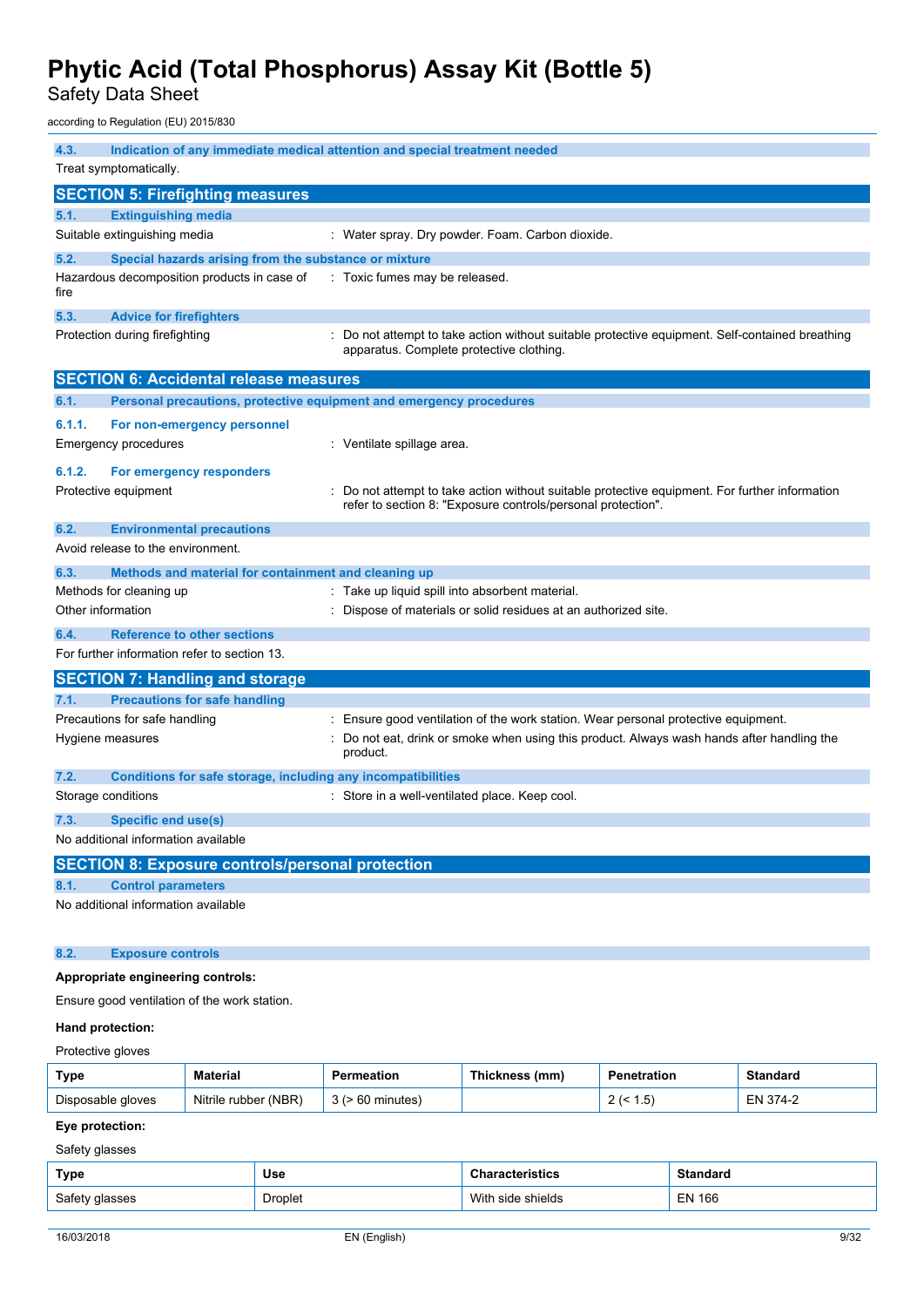### Safety Data Sheet

according to Regulation (EU) 2015/830

#### **Skin and body protection:**

Wear suitable protective clothing

| <b>Type</b> | <b>Standard</b> |
|-------------|-----------------|
| Lab coat    |                 |

#### **Respiratory protection:**

In case of insufficient ventilation, wear suitable respiratory equipment

| Device    | <b>Filter type</b> | Condition                       | Standard       |
|-----------|--------------------|---------------------------------|----------------|
| Dust mask | Type P1            | Protection for Liquid particles | EN 143. EN 149 |



#### **Environmental exposure controls:**

Avoid release to the environment.

| <b>SECTION 9: Physical and chemical properties</b>            |                              |
|---------------------------------------------------------------|------------------------------|
| Information on basic physical and chemical properties<br>9.1. |                              |
| Physical state                                                | : Liquid                     |
| Colour                                                        | No data available on colour. |
| Odour                                                         | $:$ None.                    |
| Odour threshold                                               | No data available            |
| pH                                                            | No data available            |
| Relative evaporation rate (butylacetate=1)                    | No data available            |
| Melting point                                                 | Not applicable               |
| Freezing point                                                | No data available            |
| Boiling point                                                 | No data available            |
| Flash point                                                   | No data available            |
| Auto-ignition temperature                                     | No data available            |
| Decomposition temperature                                     | No data available            |
| Flammability (solid, gas)                                     | : Not applicable             |
| Vapour pressure                                               | No data available            |
| Relative vapour density at 20 °C                              | No data available            |
| Relative density                                              | No data available            |
| Solubility                                                    | Soluble in water.            |
| Log Pow                                                       | No data available            |
| Viscosity, kinematic                                          | No data available            |
| Viscosity, dynamic                                            | No data available            |
| <b>Explosive properties</b>                                   | No data available            |
| Oxidising properties                                          | No data available            |
| <b>Explosive limits</b>                                       |                              |
| <b>Other information</b><br>9.2.                              |                              |
| No additional information available                           |                              |

|       | <b>SECTION 10: Stability and reactivity</b>                                        |
|-------|------------------------------------------------------------------------------------|
| 10.1. | <b>Reactivity</b>                                                                  |
|       | The product is non-reactive under normal conditions of use, storage and transport. |
| 10.2. | <b>Chemical stability</b>                                                          |
|       | Stable under normal conditions.                                                    |
| 10.3. | <b>Possibility of hazardous reactions</b>                                          |
|       | Contact with acids liberates very toxic gas.                                       |

#### **10.4. Conditions to avoid**

None under recommended storage and handling conditions (see section 7).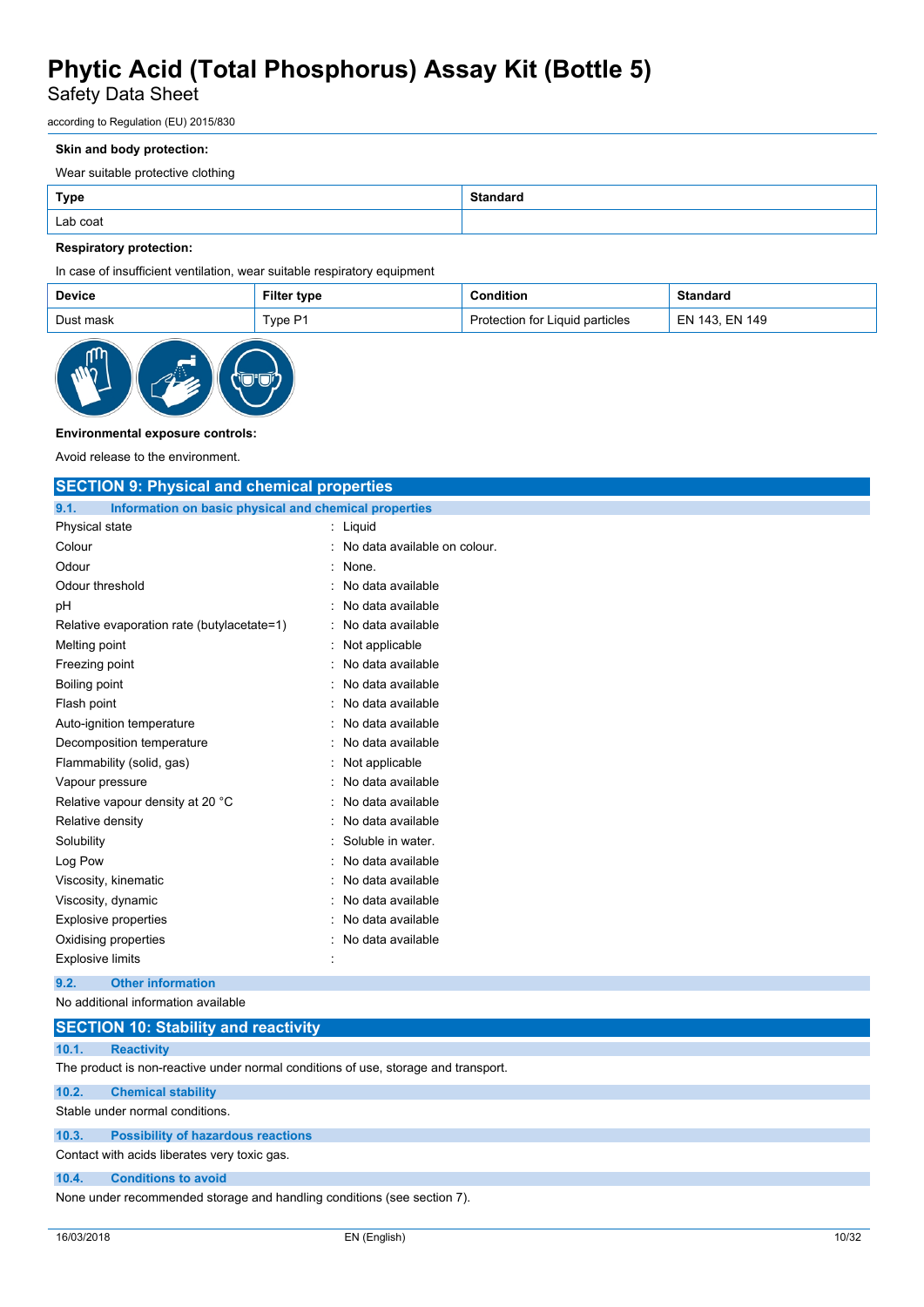Safety Data Sheet

according to Regulation (EU) 2015/830

| 10.5.  | <b>Incompatible materials</b>           |
|--------|-----------------------------------------|
| Acids. |                                         |
| 10.6.  | <b>Hazardous decomposition products</b> |

Under normal conditions of storage and use, hazardous decomposition products should not be produced.

| <b>SECTION 11: Toxicological information</b>  |                  |
|-----------------------------------------------|------------------|
| 11.1.<br>Information on toxicological effects |                  |
| Acute toxicity (oral)                         | : Not classified |
| Acute toxicity (dermal)                       | : Not classified |
| Acute toxicity (inhalation)                   | : Not classified |
| Skin corrosion/irritation                     | : Not classified |
| Serious eye damage/irritation                 | : Not classified |
| Respiratory or skin sensitisation             | : Not classified |
| Germ cell mutagenicity                        | : Not classified |
| Carcinogenicity                               | : Not classified |
| Reproductive toxicity                         | : Not classified |
| STOT-single exposure                          | Not classified   |
| STOT-repeated exposure                        | : Not classified |
| Aspiration hazard                             | : Not classified |

| <b>SECTION 12: Ecological information</b>        |                                                                                                                          |  |  |  |  |
|--------------------------------------------------|--------------------------------------------------------------------------------------------------------------------------|--|--|--|--|
| <b>Toxicity</b><br>12.1.                         |                                                                                                                          |  |  |  |  |
| Ecology - general                                | The product is not considered harmful to aquatic organisms nor to cause long-term adverse<br>effects in the environment. |  |  |  |  |
| Acute aquatic toxicity                           | Not classified                                                                                                           |  |  |  |  |
| Chronic aquatic toxicity                         | Not classified                                                                                                           |  |  |  |  |
| 12.2.<br><b>Persistence and degradability</b>    |                                                                                                                          |  |  |  |  |
| No additional information available              |                                                                                                                          |  |  |  |  |
| 12.3.<br><b>Bioaccumulative potential</b>        |                                                                                                                          |  |  |  |  |
| No additional information available              |                                                                                                                          |  |  |  |  |
| 12.4.<br><b>Mobility in soil</b>                 |                                                                                                                          |  |  |  |  |
| No additional information available              |                                                                                                                          |  |  |  |  |
| 12.5.                                            | <b>Results of PBT and vPvB assessment</b>                                                                                |  |  |  |  |
| No additional information available              |                                                                                                                          |  |  |  |  |
| <b>Other adverse effects</b><br>12.6.            |                                                                                                                          |  |  |  |  |
| No additional information available              |                                                                                                                          |  |  |  |  |
| <b>SECTION 13: Disposal considerations</b>       |                                                                                                                          |  |  |  |  |
| <b>Waste treatment methods</b><br>13.1.          |                                                                                                                          |  |  |  |  |
| Waste treatment methods                          | Dispose of contents/container in accordance with licensed collector's sorting instructions.                              |  |  |  |  |
| <b>SECTION 14: Transport information</b>         |                                                                                                                          |  |  |  |  |
| In accordance with ADR / RID / IMDG / IATA / ADN |                                                                                                                          |  |  |  |  |
| <b>ADR</b>                                       | <b>IATA</b>                                                                                                              |  |  |  |  |
| <b>UN number</b><br>14.1.                        |                                                                                                                          |  |  |  |  |
| Not applicable                                   | Not applicable                                                                                                           |  |  |  |  |

| Not applicable                             | Not applicable        |  |
|--------------------------------------------|-----------------------|--|
| 14.2.<br>UN proper shipping name           |                       |  |
| Not applicable                             | Not applicable        |  |
| 14.3.<br><b>Transport hazard class(es)</b> |                       |  |
| Not applicable                             | Not applicable        |  |
| 14.4.<br><b>Packing group</b>              |                       |  |
| Not applicable                             | Not applicable        |  |
| <b>Environmental hazards</b><br>14.5.      |                       |  |
| Not applicable                             | Not applicable        |  |
| 16/03/2018                                 | 11/32<br>EN (English) |  |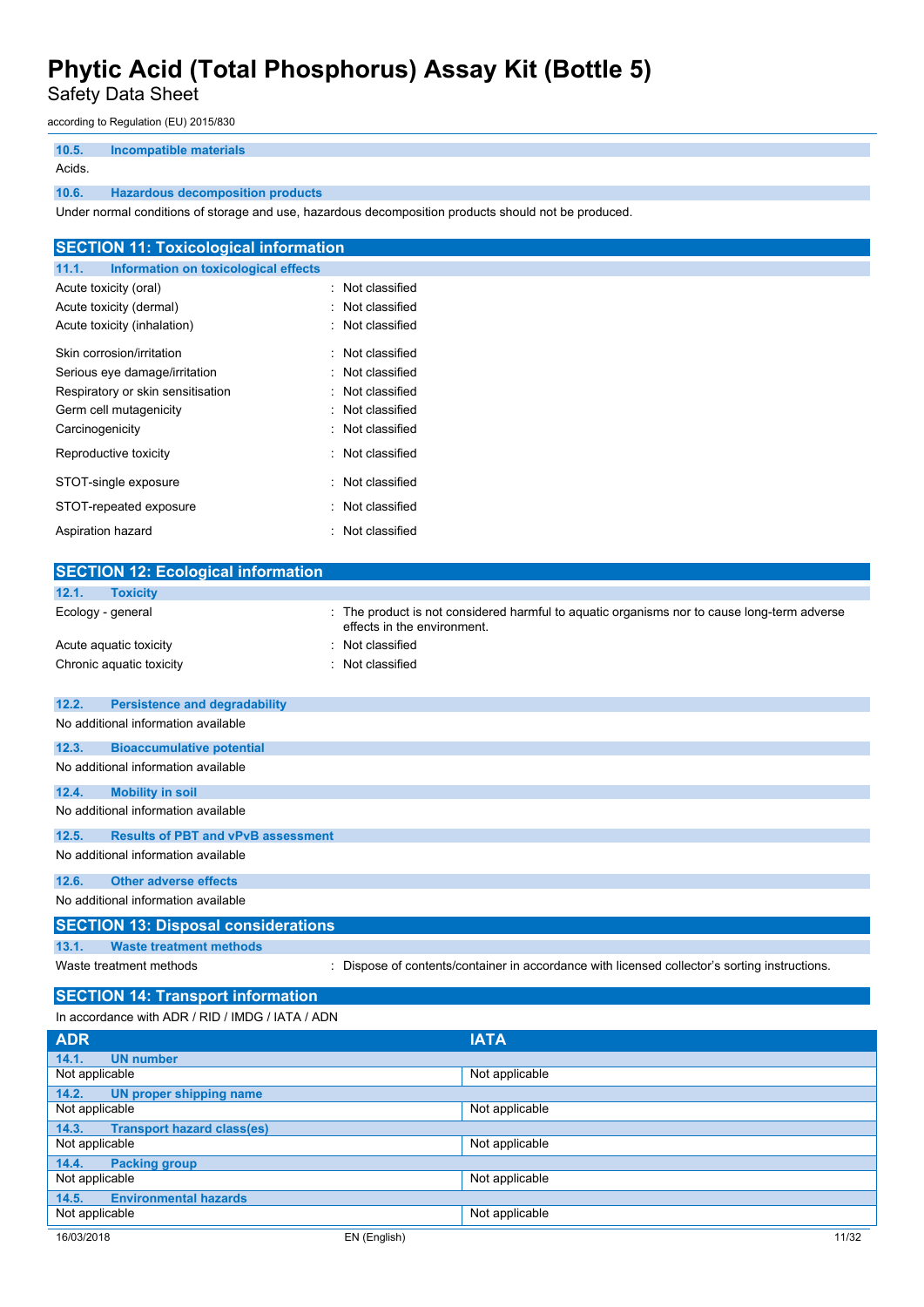Safety Data Sheet

according to Regulation (EU) 2015/830

| <b>ADR</b><br><b>IATA</b>                                                                               |
|---------------------------------------------------------------------------------------------------------|
| No supplementary information available                                                                  |
| 14.6.<br><b>Special precautions for user</b>                                                            |
| - Overland transport                                                                                    |
| Not applicable                                                                                          |
| - Air transport                                                                                         |
| Not applicable                                                                                          |
| 14.7.<br>Transport in bulk according to Annex II of Marpol and the IBC Code                             |
| Not applicable                                                                                          |
| <b>SECTION 15: Regulatory information</b>                                                               |
| Safety, health and environmental regulations/legislation specific for the substance or mixture<br>15.1. |
| 15.1.1.<br><b>EU-Regulations</b>                                                                        |
| Contains no REACH substances with Annex XVII restrictions                                               |
| Contains no substance on the REACH candidate list                                                       |
| Contains no REACH Annex XIV substances                                                                  |
| <b>National regulations</b><br>15.1.2.                                                                  |
| No additional information available                                                                     |
| 15.2.<br><b>Chemical safety assessment</b>                                                              |
| No chemical safety assessment has been carried out                                                      |
| <b>SECTION 16: Other information</b>                                                                    |
| Full text of H- and EUH-statements:                                                                     |

| .<br>-siaiemenis:<br>----<br>- U F I T<br>. . |                                                               |  |  |  |
|-----------------------------------------------|---------------------------------------------------------------|--|--|--|
|                                               | `qas.<br>with<br>acids<br>ver<br>toxic<br>liberates<br>ำกта∟. |  |  |  |

SDS EU (REACH Annex II)

This information is based on our current knowledge and is intended to describe the product for the purposes of health, safety and environmental requirements only. It should not therefore be<br>construed as guaranteeing any sp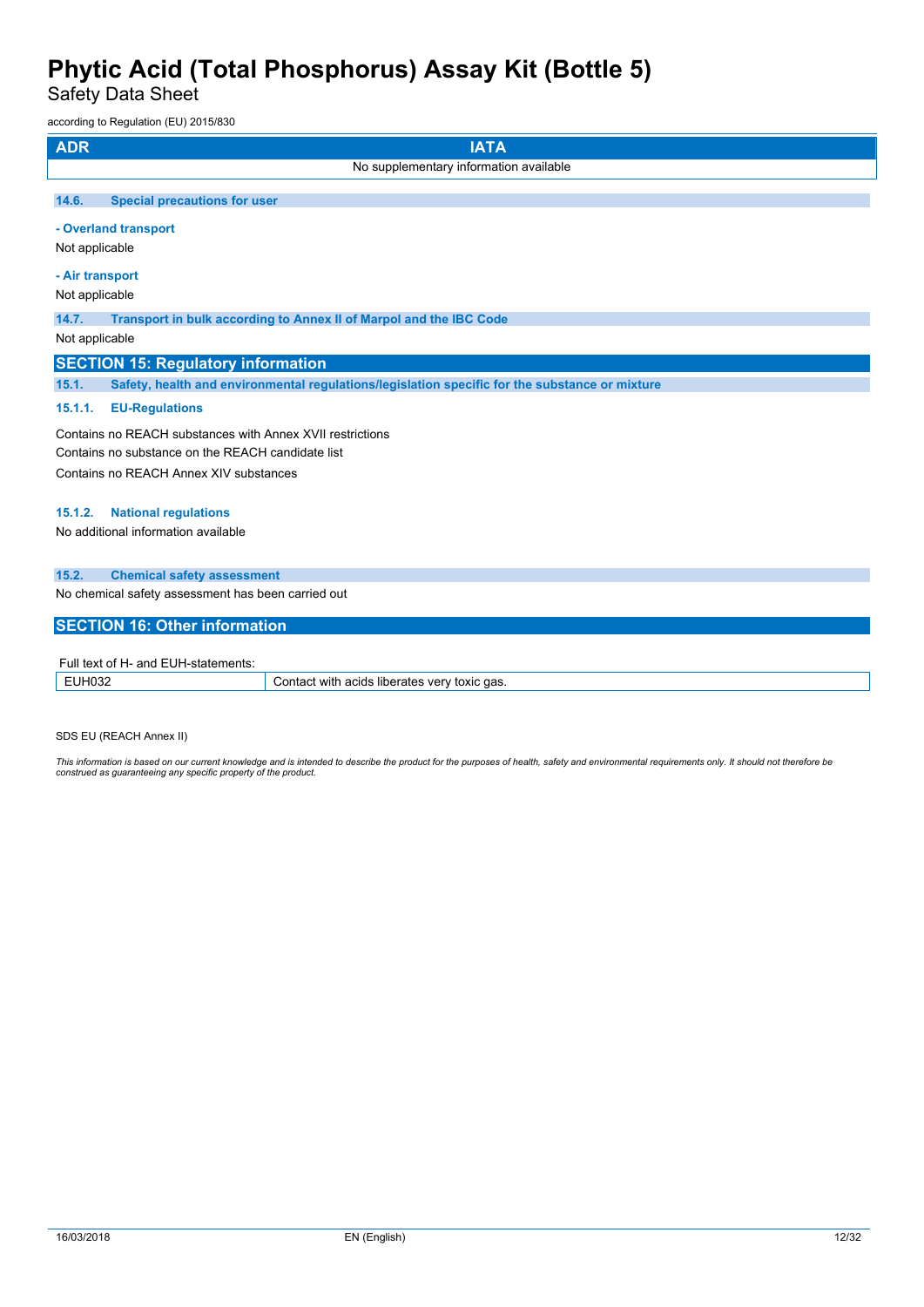

Safety Data Sheet

according to Regulation (EU) 2015/830

|                     | $\mathbf{N}$ . The same $\mathbf{N}$                                                                                                                                                                                   | according to Regulation (EU) 2015/830 |                                                         |                        |              |
|---------------------|------------------------------------------------------------------------------------------------------------------------------------------------------------------------------------------------------------------------|---------------------------------------|---------------------------------------------------------|------------------------|--------------|
|                     |                                                                                                                                                                                                                        | Date of issue: 28/11/2013             | Revision date: 05/01/2018                               | Supersedes: 06/09/2016 | Version: 1.3 |
|                     | SECTION 1: Identification of the substance/mixture and of the company/undertaking                                                                                                                                      |                                       |                                                         |                        |              |
| 1.1.                | <b>Product identifier</b>                                                                                                                                                                                              |                                       |                                                         |                        |              |
| <b>Product form</b> |                                                                                                                                                                                                                        | : Mixture                             |                                                         |                        |              |
| Product name        |                                                                                                                                                                                                                        |                                       | Phytic Acid (Total Phosphorus) Assay Kit (Bottle 4)     |                        |              |
| Product code        |                                                                                                                                                                                                                        | $:$ K-PHYT (Bottle 4)                 |                                                         |                        |              |
|                     |                                                                                                                                                                                                                        |                                       |                                                         |                        |              |
| 1.2.                | Relevant identified uses of the substance or mixture and uses advised against                                                                                                                                          |                                       |                                                         |                        |              |
| 1.2.1.              | <b>Relevant identified uses</b>                                                                                                                                                                                        |                                       |                                                         |                        |              |
|                     | Industrial/Professional use spec                                                                                                                                                                                       | : For professional use only           |                                                         |                        |              |
|                     | Use of the substance/mixture                                                                                                                                                                                           | : Use as laboratory reagent           |                                                         |                        |              |
| 1.2.2.              | <b>Uses advised against</b>                                                                                                                                                                                            |                                       |                                                         |                        |              |
|                     | No additional information available                                                                                                                                                                                    |                                       |                                                         |                        |              |
| 1.3.                | Details of the supplier of the safety data sheet                                                                                                                                                                       |                                       |                                                         |                        |              |
| Megazyme            | <b>Bray Business Park</b><br>A98 YV29 Bray - Ireland<br>T +353 12861220 - F +353 12861264<br>cs@megazyme.com - www.megazyme.com                                                                                        |                                       |                                                         |                        |              |
| 1.4.                | <b>Emergency telephone number</b>                                                                                                                                                                                      |                                       |                                                         |                        |              |
|                     | Emergency number                                                                                                                                                                                                       |                                       | $: +353$ 12861220 [9 am to 5 pm GMT - Monday to Friday] |                        |              |
|                     | <b>SECTION 2: Hazards identification</b>                                                                                                                                                                               |                                       |                                                         |                        |              |
| 2.1.                | <b>Classification of the substance or mixture</b>                                                                                                                                                                      |                                       |                                                         |                        |              |
| Not classified      | Classification according to Regulation (EC) No. 1272/2008 [CLP]                                                                                                                                                        |                                       |                                                         |                        |              |
| practice.           | Adverse physicochemical, human health and environmental effects<br>To our knowledge, this product does not present any particular risk, provided it is handled in accordance with good occupational hygiene and safety |                                       |                                                         |                        |              |
| 2.2.                | <b>Label elements</b>                                                                                                                                                                                                  |                                       |                                                         |                        |              |
|                     | Labelling according to Regulation (EC) No. 1272/2008 [CLP]<br>No labelling applicable                                                                                                                                  |                                       |                                                         |                        |              |
|                     | Labelling according to: exemption for inner packaging where the contents do not exceed 10ml                                                                                                                            |                                       |                                                         |                        |              |
|                     | No labelling required                                                                                                                                                                                                  |                                       |                                                         |                        |              |
| 2.3.                | <b>Other hazards</b>                                                                                                                                                                                                   |                                       |                                                         |                        |              |
|                     | No additional information available                                                                                                                                                                                    |                                       |                                                         |                        |              |
|                     | <b>SECTION 3: Composition/information on ingredients</b>                                                                                                                                                               |                                       |                                                         |                        |              |
| 3.1.                | <b>Substances</b>                                                                                                                                                                                                      |                                       |                                                         |                        |              |
| Not applicable      |                                                                                                                                                                                                                        |                                       |                                                         |                        |              |
| 3.2.                | <b>Mixtures</b>                                                                                                                                                                                                        |                                       |                                                         |                        |              |
|                     | This mixture does not contain any substances to be mentioned according to the criteria of section 3.2 of REACH annex II                                                                                                |                                       |                                                         |                        |              |

| <b>SECTION 4: First aid measures</b>      |                                                                  |
|-------------------------------------------|------------------------------------------------------------------|
| 4.1.<br>Description of first aid measures |                                                                  |
| First-aid measures after inhalation       | : Remove person to fresh air and keep comfortable for breathing. |
| First-aid measures after skin contact     | Wash skin with plenty of water.                                  |
| First-aid measures after eye contact      | : Rinse eyes with water as a precaution.                         |
| First-aid measures after ingestion        | : Call a poison center or a doctor if you feel unwell.           |
|                                           |                                                                  |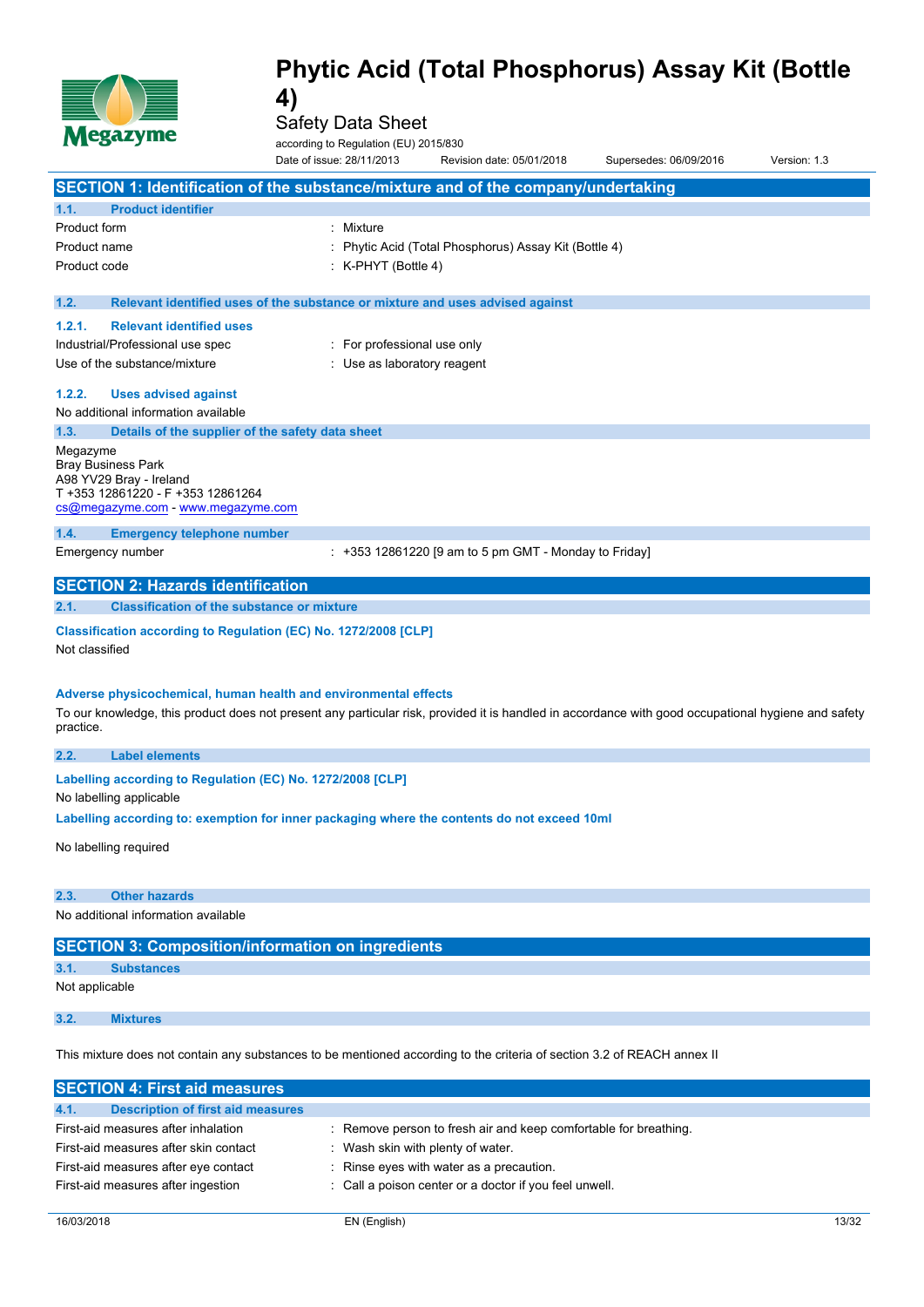Safety Data Sheet

according to Regulation (EU) 2015/830

| 4.2.<br>No additional information available                                                | Most important symptoms and effects, both acute and delayed                                                                                                  |
|--------------------------------------------------------------------------------------------|--------------------------------------------------------------------------------------------------------------------------------------------------------------|
| 4.3.                                                                                       | Indication of any immediate medical attention and special treatment needed                                                                                   |
| Treat symptomatically.                                                                     |                                                                                                                                                              |
| <b>SECTION 5: Firefighting measures</b>                                                    |                                                                                                                                                              |
| <b>Extinguishing media</b><br>5.1.                                                         |                                                                                                                                                              |
| Suitable extinguishing media                                                               | : Water spray. Dry powder. Foam. Carbon dioxide.                                                                                                             |
| 5.2.<br>Special hazards arising from the substance or mixture                              |                                                                                                                                                              |
| Hazardous decomposition products in case of<br>fire                                        | : Toxic fumes may be released.                                                                                                                               |
| 5.3.<br><b>Advice for firefighters</b>                                                     |                                                                                                                                                              |
| Protection during firefighting                                                             | Do not attempt to take action without suitable protective equipment. Self-contained breathing<br>apparatus. Complete protective clothing.                    |
| <b>SECTION 6: Accidental release measures</b>                                              |                                                                                                                                                              |
| 6.1.                                                                                       | Personal precautions, protective equipment and emergency procedures                                                                                          |
| 6.1.1.<br>For non-emergency personnel<br>Emergency procedures                              | Ventilate spillage area.                                                                                                                                     |
| 6.1.2.<br>For emergency responders<br>Protective equipment                                 | Do not attempt to take action without suitable protective equipment. For further information<br>refer to section 8: "Exposure controls/personal protection". |
| 6.2.<br><b>Environmental precautions</b>                                                   |                                                                                                                                                              |
| Avoid release to the environment.                                                          |                                                                                                                                                              |
| 6.3.<br>Methods and material for containment and cleaning up                               |                                                                                                                                                              |
| Methods for cleaning up                                                                    | Take up liquid spill into absorbent material.                                                                                                                |
| Other information                                                                          | Dispose of materials or solid residues at an authorized site.                                                                                                |
| <b>Reference to other sections</b><br>6.4.<br>For further information refer to section 13. |                                                                                                                                                              |
| <b>SECTION 7: Handling and storage</b>                                                     |                                                                                                                                                              |
| <b>Precautions for safe handling</b><br>7.1.                                               |                                                                                                                                                              |
| Precautions for safe handling                                                              | Ensure good ventilation of the work station. Wear personal protective equipment.                                                                             |
| Hygiene measures                                                                           | Do not eat, drink or smoke when using this product. Always wash hands after handling the<br>product.                                                         |
| 7.2.<br>Conditions for safe storage, including any incompatibilities                       |                                                                                                                                                              |
| Storage conditions                                                                         | Store in a well-ventilated place. Keep cool.                                                                                                                 |
| 7.3.<br><b>Specific end use(s)</b>                                                         |                                                                                                                                                              |
| No additional information available                                                        |                                                                                                                                                              |
| <b>SECTION 8: Exposure controls/personal protection</b>                                    |                                                                                                                                                              |
| 8.1.<br><b>Control parameters</b>                                                          |                                                                                                                                                              |
| No additional information available                                                        |                                                                                                                                                              |
| 8.2.<br><b>Exposure controls</b>                                                           |                                                                                                                                                              |

#### **Appropriate engineering controls:**

Ensure good ventilation of the work station.

#### **Hand protection:**

Protective gloves

| Type              | <b>Material</b>      | Permeation   | Thickness (mm) | Penetration      | <b>Standard</b> |
|-------------------|----------------------|--------------|----------------|------------------|-----------------|
| Disposable gloves | Nitrile rubber (NBR) | ⋅60 minutes) |                | ں. ا<br><u>_</u> | EN 374-2        |

### **Eye protection:**

Safety glasses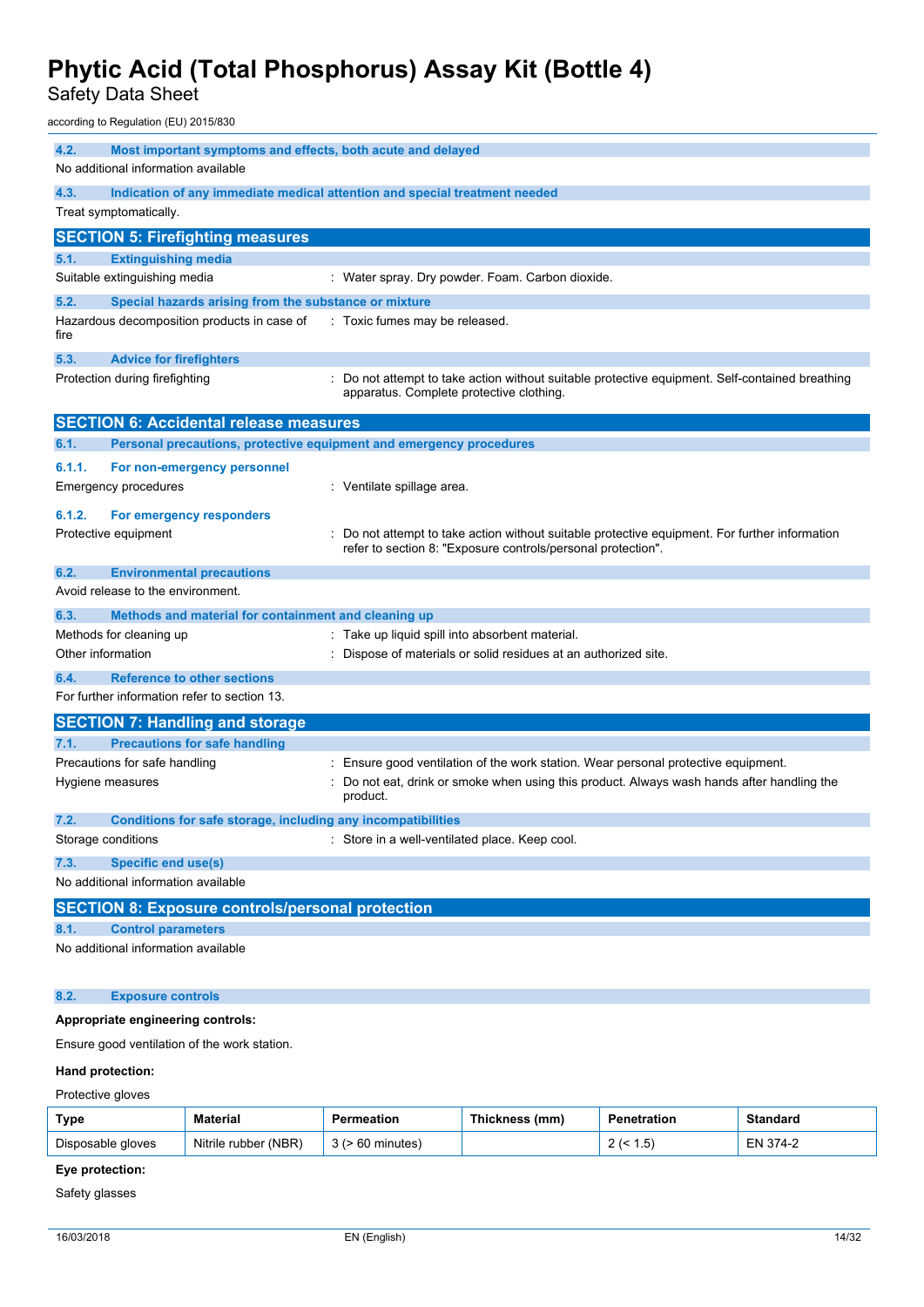Safety Data Sheet

according to Regulation (EU) 2015/830

| Type           | <b>Use</b> | 'istics           | <b>Standard</b> |
|----------------|------------|-------------------|-----------------|
| Safety glasses | Droplet    | With side shields | EN 166          |

#### **Skin and body protection:**

Wear suitable protective clothing

| Type     | <b>Standard</b> |
|----------|-----------------|
| Lab coat |                 |

#### **Respiratory protection:**

In case of insufficient ventilation, wear suitable respiratory equipment

| <b>Device</b> | Filter<br>type | `ondition                           | Standard                   |
|---------------|----------------|-------------------------------------|----------------------------|
| Dust mask     | Tvpe P1        | Liguid particles<br>for<br>ofection | <b>EN 149</b><br>143<br>ΕN |



#### **Environmental exposure controls:**

Avoid release to the environment.

| <b>SECTION 9: Physical and chemical properties</b>            |                                |
|---------------------------------------------------------------|--------------------------------|
| Information on basic physical and chemical properties<br>9.1. |                                |
| Physical state                                                | $:$ Liquid                     |
| Colour                                                        | : No data available on colour. |
| Odour                                                         | : None.                        |
| Odour threshold                                               | : No data available            |
| рH                                                            | No data available              |
| Relative evaporation rate (butylacetate=1)                    | : No data available            |
| Melting point                                                 | Not applicable                 |
| Freezing point                                                | No data available              |
| Boiling point                                                 | No data available              |
| Flash point                                                   | : No data available            |
| Auto-ignition temperature                                     | No data available              |
| Decomposition temperature                                     | : No data available            |
| Flammability (solid, gas)                                     | Not applicable                 |
| Vapour pressure                                               | : No data available            |
| Relative vapour density at 20 °C                              | No data available              |
| Relative density                                              | No data available              |
| Solubility                                                    | Soluble in water.              |
| Log Pow                                                       | No data available              |
| Viscosity, kinematic                                          | No data available              |
| Viscosity, dynamic                                            | No data available              |
| <b>Explosive properties</b>                                   | No data available              |
| Oxidising properties                                          | : No data available            |
| <b>Explosive limits</b>                                       |                                |
| <b>Other information</b><br>9.2.                              |                                |
| No additional information available                           |                                |

### **SECTION 10: Stability and reactivity 10.1. Reactivity**

The product is non-reactive under normal conditions of use, storage and transport.

**10.2. Chemical stability**

Stable under normal conditions.

#### **10.3. Possibility of hazardous reactions**

No dangerous reactions known under normal conditions of use.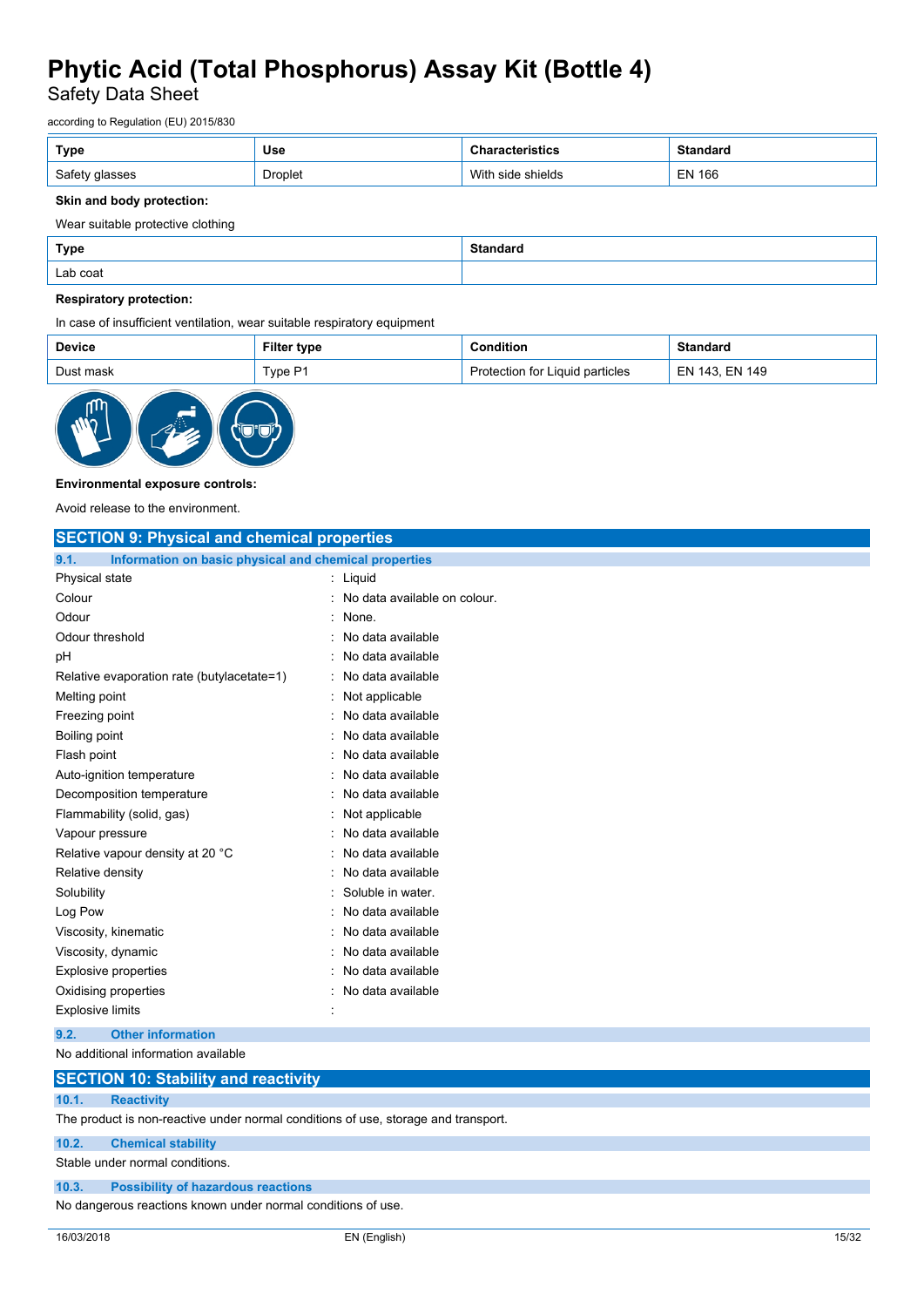Safety Data Sheet

according to Regulation (EU) 2015/830

#### **10.4. Conditions to avoid**

None under recommended storage and handling conditions (see section 7).

#### **10.5. Incompatible materials**

No additional information available

**10.6. Hazardous decomposition products**

Under normal conditions of storage and use, hazardous decomposition products should not be produced.

| <b>SECTION 11: Toxicological information</b>  |                     |  |
|-----------------------------------------------|---------------------|--|
| 11.1.<br>Information on toxicological effects |                     |  |
| Acute toxicity (oral)                         | : Not classified    |  |
| Acute toxicity (dermal)                       | Not classified      |  |
| Acute toxicity (inhalation)                   | : Not classified    |  |
| Skin corrosion/irritation                     | : Not classified    |  |
| Serious eye damage/irritation                 | : Not classified    |  |
| Respiratory or skin sensitisation             | Not classified      |  |
| Germ cell mutagenicity                        | : Not classified    |  |
| Carcinogenicity                               | Not classified      |  |
| Reproductive toxicity                         | : Not classified    |  |
| STOT-single exposure                          | : Not classified    |  |
| STOT-repeated exposure                        | Not classified<br>٠ |  |
| Aspiration hazard                             | : Not classified    |  |
|                                               |                     |  |
| <b>SECTION 12: Ecological information</b>     |                     |  |

| 12.1.<br><b>Toxicity</b>                           |                                                                                                                          |
|----------------------------------------------------|--------------------------------------------------------------------------------------------------------------------------|
| Ecology - general                                  | The product is not considered harmful to aquatic organisms nor to cause long-term adverse<br>effects in the environment. |
| Acute aguatic toxicity                             | Not classified                                                                                                           |
| Chronic aquatic toxicity                           | Not classified                                                                                                           |
| 12.2.<br><b>Persistence and degradability</b>      |                                                                                                                          |
| No additional information available                |                                                                                                                          |
| 12.3.<br><b>Bioaccumulative potential</b>          |                                                                                                                          |
| No additional information available                |                                                                                                                          |
| 12.4.<br><b>Mobility in soil</b>                   |                                                                                                                          |
| No additional information available                |                                                                                                                          |
| <b>Results of PBT and vPvB assessment</b><br>12.5. |                                                                                                                          |
| No additional information available                |                                                                                                                          |
| 12.6.<br><b>Other adverse effects</b>              |                                                                                                                          |
| No additional information available                |                                                                                                                          |
| <b>SECTION 13: Disposal considerations</b>         |                                                                                                                          |
| 13.1.<br><b>Waste treatment methods</b>            |                                                                                                                          |
| Waste treatment methods                            | Dispose of contents/container in accordance with licensed collector's sorting instructions.                              |
| <b>SECTION 14: Transport information</b>           |                                                                                                                          |
| In accordance with ADR / RID / IMDG / IATA / ADN   |                                                                                                                          |
| <b>ADD</b>                                         | <b>IATA</b>                                                                                                              |

| <b>ADR</b>                                 | <b>IATA</b>    |
|--------------------------------------------|----------------|
| 14.1.<br><b>UN</b> number                  |                |
| Not applicable                             | Not applicable |
| 14.2. UN proper shipping name              |                |
| Not applicable                             | Not applicable |
| 14.3.<br><b>Transport hazard class(es)</b> |                |
| Not applicable                             | Not applicable |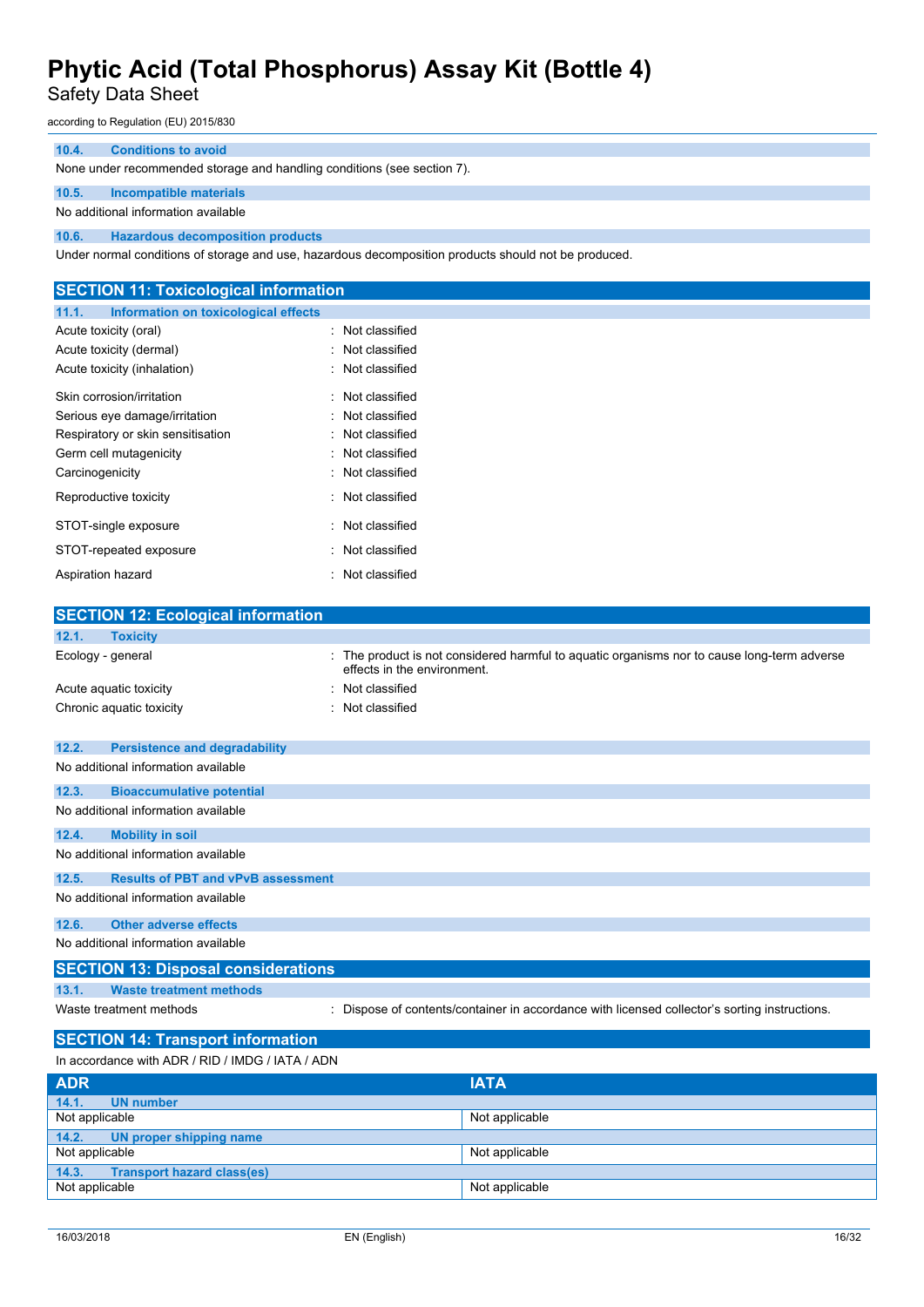Safety Data Sheet

according to Regulation (EU) 2015/830

| <b>ADR</b>                            | <b>IATA</b>                            |
|---------------------------------------|----------------------------------------|
| 14.4.<br><b>Packing group</b>         |                                        |
| Not applicable                        | Not applicable                         |
| 14.5.<br><b>Environmental hazards</b> |                                        |
| Not applicable                        | Not applicable                         |
|                                       | No supplementary information available |

#### **14.6. Special precautions for user**

**- Overland transport**

Not applicable

#### **- Air transport**

Not applicable

**14.7. Transport in bulk according to Annex II of Marpol and the IBC Code**

#### Not applicable

#### **SECTION 15: Regulatory information**

**15.1. Safety, health and environmental regulations/legislation specific for the substance or mixture**

#### **15.1.1. EU-Regulations**

Contains no REACH substances with Annex XVII restrictions Contains no substance on the REACH candidate list Contains no REACH Annex XIV substances

#### **15.1.2. National regulations**

No additional information available

#### **15.2. Chemical safety assessment**

No chemical safety assessment has been carried out

**SECTION 16: Other information**

SDS EU (REACH Annex II)

This information is based on our current knowledge and is intended to describe the product for the purposes of health, safety and environmental requirements only. It should not therefore be<br>construed as guaranteeing any sp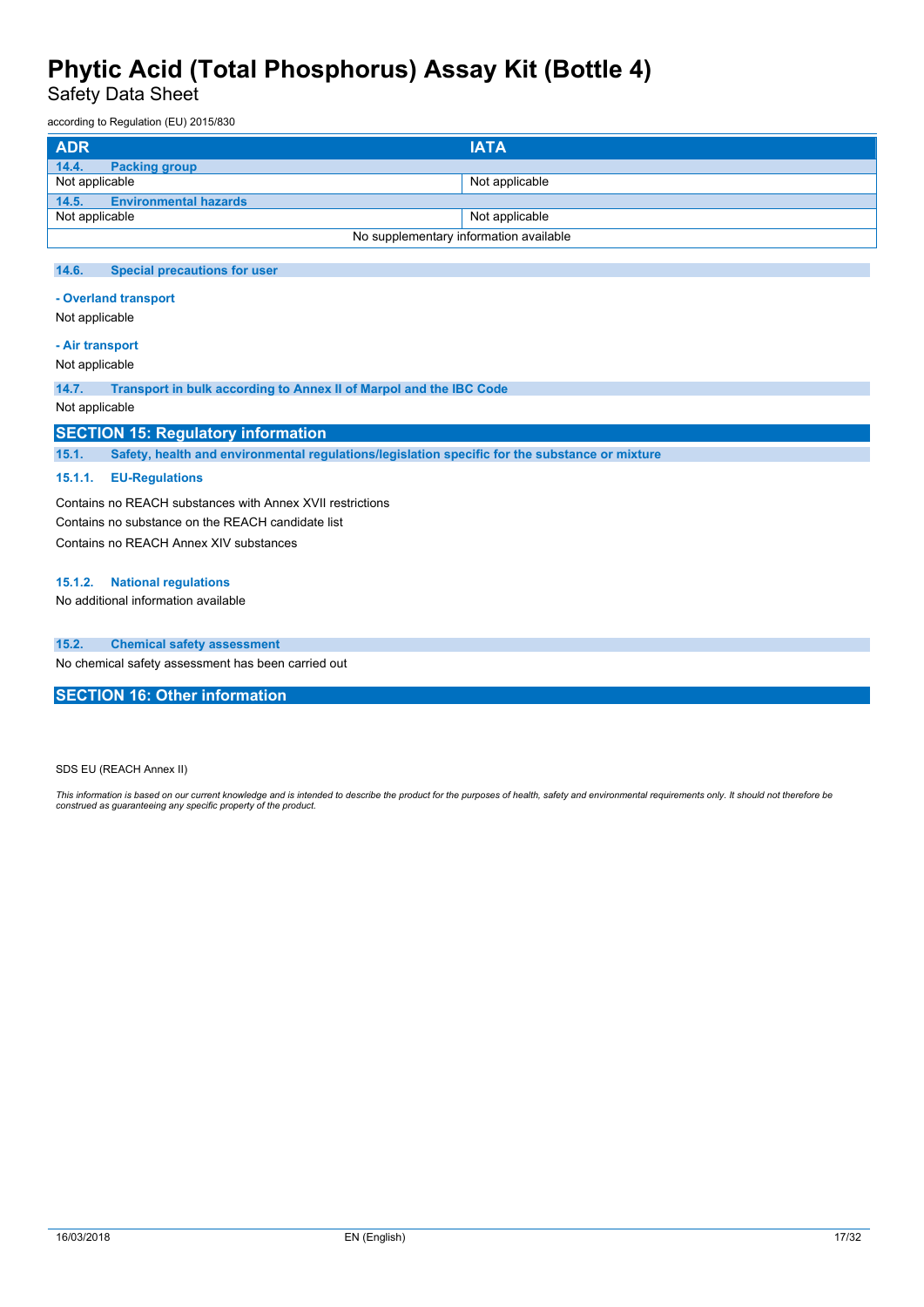

Safety Data Sheet

according to Regulation (EU) 2015/830

|                     | <b>NPS--7---</b>                                                                                                                                                                                                       | according to Regulation (EU) 2015/830<br>Date of issue: 28/11/2013 | Revision date: 05/01/2018                               | Supersedes: 06/09/2016 | Version: 1.3 |
|---------------------|------------------------------------------------------------------------------------------------------------------------------------------------------------------------------------------------------------------------|--------------------------------------------------------------------|---------------------------------------------------------|------------------------|--------------|
|                     | SECTION 1: Identification of the substance/mixture and of the company/undertaking                                                                                                                                      |                                                                    |                                                         |                        |              |
| 1.1.                | <b>Product identifier</b>                                                                                                                                                                                              |                                                                    |                                                         |                        |              |
| <b>Product form</b> |                                                                                                                                                                                                                        | : Mixture                                                          |                                                         |                        |              |
| Product name        |                                                                                                                                                                                                                        |                                                                    | Phytic Acid (Total Phosphorus) Assay Kit (Bottle 3)     |                        |              |
| Product code        |                                                                                                                                                                                                                        | : K-PHYT (Bottle 3)                                                |                                                         |                        |              |
| 1.2.                | Relevant identified uses of the substance or mixture and uses advised against                                                                                                                                          |                                                                    |                                                         |                        |              |
| 1.2.1.              | <b>Relevant identified uses</b>                                                                                                                                                                                        |                                                                    |                                                         |                        |              |
|                     | Industrial/Professional use spec                                                                                                                                                                                       | : For professional use only                                        |                                                         |                        |              |
|                     | Use of the substance/mixture                                                                                                                                                                                           | : Use as laboratory reagent                                        |                                                         |                        |              |
| 1.2.2.              | <b>Uses advised against</b>                                                                                                                                                                                            |                                                                    |                                                         |                        |              |
|                     | No additional information available                                                                                                                                                                                    |                                                                    |                                                         |                        |              |
| 1.3.                | Details of the supplier of the safety data sheet                                                                                                                                                                       |                                                                    |                                                         |                        |              |
| Megazyme            | <b>Bray Business Park</b><br>A98 YV29 Bray - Ireland<br>T +353 12861220 - F +353 12861264<br>cs@megazyme.com - www.megazyme.com                                                                                        |                                                                    |                                                         |                        |              |
| 1.4.                | <b>Emergency telephone number</b>                                                                                                                                                                                      |                                                                    |                                                         |                        |              |
|                     | Emergency number                                                                                                                                                                                                       |                                                                    | $: +353$ 12861220 [9 am to 5 pm GMT - Monday to Friday] |                        |              |
|                     | <b>SECTION 2: Hazards identification</b>                                                                                                                                                                               |                                                                    |                                                         |                        |              |
| 2.1.                | <b>Classification of the substance or mixture</b>                                                                                                                                                                      |                                                                    |                                                         |                        |              |
| Not classified      | Classification according to Regulation (EC) No. 1272/2008 [CLP]                                                                                                                                                        |                                                                    |                                                         |                        |              |
| practice.           | Adverse physicochemical, human health and environmental effects<br>To our knowledge, this product does not present any particular risk, provided it is handled in accordance with good occupational hygiene and safety |                                                                    |                                                         |                        |              |
| 2.2.                | <b>Label elements</b>                                                                                                                                                                                                  |                                                                    |                                                         |                        |              |
|                     | Labelling according to Regulation (EC) No. 1272/2008 [CLP]                                                                                                                                                             |                                                                    |                                                         |                        |              |
|                     | <b>EUH-statements</b>                                                                                                                                                                                                  |                                                                    | : EUH032 - Contact with acids liberates very toxic gas. |                        |              |
| 2.3.                | <b>Other hazards</b>                                                                                                                                                                                                   |                                                                    |                                                         |                        |              |
|                     | No additional information available                                                                                                                                                                                    |                                                                    |                                                         |                        |              |
|                     | <b>SECTION 3: Composition/information on ingredients</b>                                                                                                                                                               |                                                                    |                                                         |                        |              |
| 3.1.                | <b>Substances</b>                                                                                                                                                                                                      |                                                                    |                                                         |                        |              |
| Not applicable      |                                                                                                                                                                                                                        |                                                                    |                                                         |                        |              |
| 3.2.                | <b>Mixtures</b>                                                                                                                                                                                                        |                                                                    |                                                         |                        |              |

This mixture does not contain any substances to be mentioned according to the criteria of section 3.2 of REACH annex II

| <b>SECTION 4: First aid measures</b>                                |                                                                  |
|---------------------------------------------------------------------|------------------------------------------------------------------|
| 4.1.<br><b>Description of first aid measures</b>                    |                                                                  |
|                                                                     |                                                                  |
| First-aid measures after inhalation                                 | : Remove person to fresh air and keep comfortable for breathing. |
| First-aid measures after skin contact                               | : Wash skin with plenty of water.                                |
| First-aid measures after eye contact                                | : Rinse eyes with water as a precaution.                         |
| First-aid measures after ingestion                                  | : Call a poison center or a doctor if you feel unwell.           |
| 4.2.<br>Most important symptoms and effects, both acute and delayed |                                                                  |

No additional information available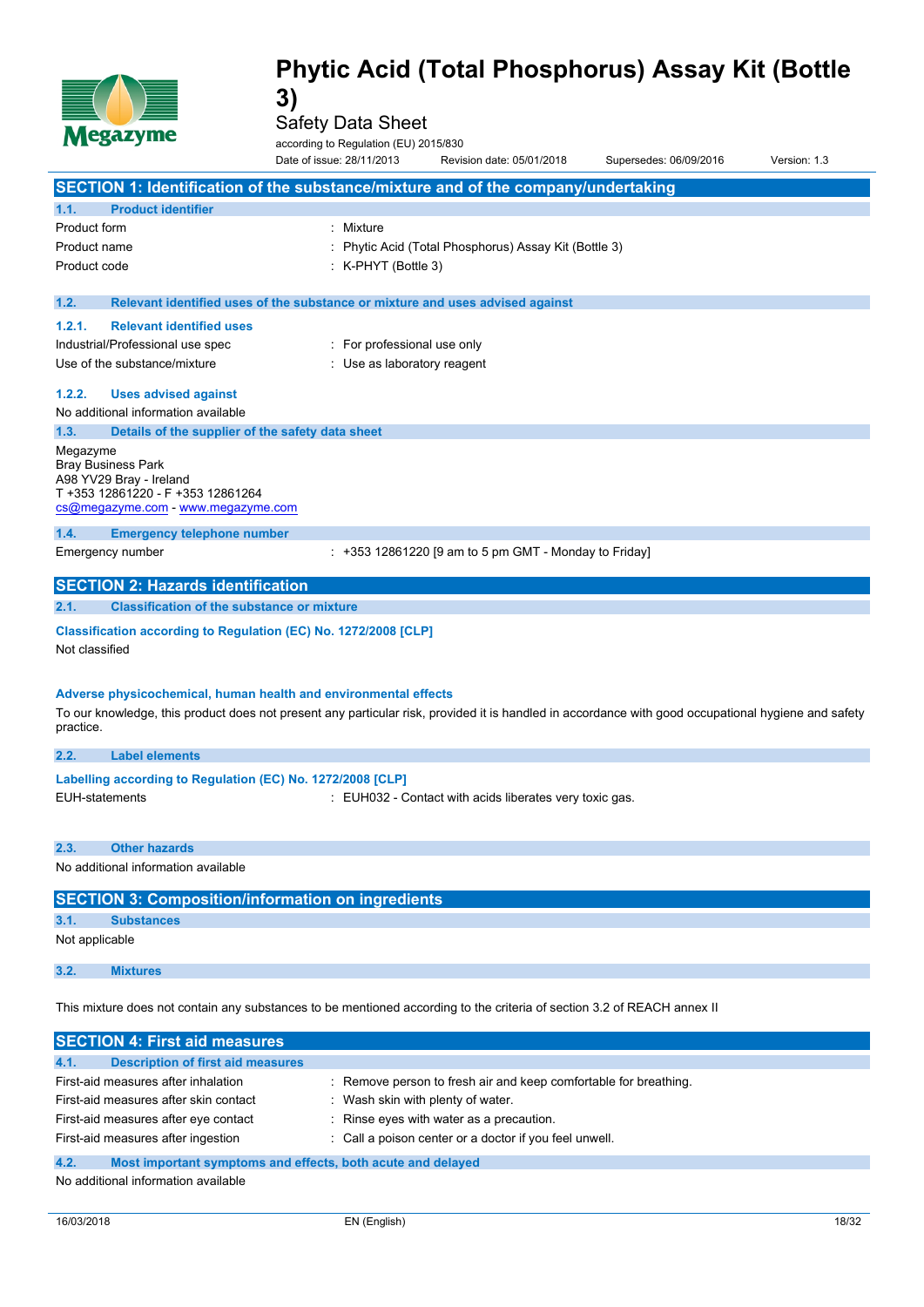Safety Data Sheet

according to Regulation (EU) 2015/830

| 4.3.              | Indication of any immediate medical attention and special treatment needed |                                                                                                                                                              |  |  |  |
|-------------------|----------------------------------------------------------------------------|--------------------------------------------------------------------------------------------------------------------------------------------------------------|--|--|--|
|                   | Treat symptomatically.                                                     |                                                                                                                                                              |  |  |  |
|                   | <b>SECTION 5: Firefighting measures</b>                                    |                                                                                                                                                              |  |  |  |
| 5.1.              | <b>Extinguishing media</b>                                                 |                                                                                                                                                              |  |  |  |
|                   | Suitable extinguishing media                                               | : Water spray. Dry powder. Foam. Carbon dioxide.                                                                                                             |  |  |  |
| 5.2.              | Special hazards arising from the substance or mixture                      |                                                                                                                                                              |  |  |  |
| fire              | Hazardous decomposition products in case of                                | : Toxic fumes may be released.                                                                                                                               |  |  |  |
| 5.3.              | <b>Advice for firefighters</b>                                             |                                                                                                                                                              |  |  |  |
|                   | Protection during firefighting                                             | : Do not attempt to take action without suitable protective equipment. Self-contained breathing<br>apparatus. Complete protective clothing.                  |  |  |  |
|                   | <b>SECTION 6: Accidental release measures</b>                              |                                                                                                                                                              |  |  |  |
| 6.1.              | Personal precautions, protective equipment and emergency procedures        |                                                                                                                                                              |  |  |  |
| 6.1.1.            | For non-emergency personnel                                                |                                                                                                                                                              |  |  |  |
|                   | <b>Emergency procedures</b>                                                | : Ventilate spillage area.                                                                                                                                   |  |  |  |
| 6.1.2.            | For emergency responders                                                   |                                                                                                                                                              |  |  |  |
|                   | Protective equipment                                                       | Do not attempt to take action without suitable protective equipment. For further information<br>refer to section 8: "Exposure controls/personal protection". |  |  |  |
| 6.2.              | <b>Environmental precautions</b>                                           |                                                                                                                                                              |  |  |  |
|                   | Avoid release to the environment.                                          |                                                                                                                                                              |  |  |  |
| 6.3.              | Methods and material for containment and cleaning up                       |                                                                                                                                                              |  |  |  |
|                   | Methods for cleaning up                                                    | Take up liquid spill into absorbent material.                                                                                                                |  |  |  |
| Other information |                                                                            | Dispose of materials or solid residues at an authorized site.                                                                                                |  |  |  |
| 6.4.              | <b>Reference to other sections</b>                                         |                                                                                                                                                              |  |  |  |
|                   | For further information refer to section 13.                               |                                                                                                                                                              |  |  |  |
|                   | <b>SECTION 7: Handling and storage</b>                                     |                                                                                                                                                              |  |  |  |
| 7.1.              | <b>Precautions for safe handling</b>                                       |                                                                                                                                                              |  |  |  |
|                   | Precautions for safe handling                                              | : Ensure good ventilation of the work station. Wear personal protective equipment.                                                                           |  |  |  |
|                   | Hygiene measures                                                           | Do not eat, drink or smoke when using this product. Always wash hands after handling the<br>product.                                                         |  |  |  |
| 7.2.              | Conditions for safe storage, including any incompatibilities               |                                                                                                                                                              |  |  |  |
|                   | Storage conditions                                                         | : Store in a well-ventilated place. Keep cool.                                                                                                               |  |  |  |
| 7.3.              | <b>Specific end use(s)</b>                                                 |                                                                                                                                                              |  |  |  |
|                   | No additional information available                                        |                                                                                                                                                              |  |  |  |
|                   | <b>SECTION 8: Exposure controls/personal protection</b>                    |                                                                                                                                                              |  |  |  |
| 8.1.              | <b>Control parameters</b>                                                  |                                                                                                                                                              |  |  |  |
|                   | No additional information available                                        |                                                                                                                                                              |  |  |  |
|                   |                                                                            |                                                                                                                                                              |  |  |  |
| 8.2.              | <b>Exposure controls</b>                                                   |                                                                                                                                                              |  |  |  |
|                   | Appropriate engineering controls:                                          |                                                                                                                                                              |  |  |  |
|                   | Ensure good ventilation of the work station.                               |                                                                                                                                                              |  |  |  |

### **Hand protection:**

Protective gloves

| Type              | Material                | eation  | Thickness (mm) | Penetration     | Standard     |
|-------------------|-------------------------|---------|----------------|-----------------|--------------|
| Disposable gloves | (NBR)<br>Nitrile rubber | ninutes |                | l.5<br><u>.</u> | – N<br>. 44- |

#### **Eye protection:**

Safety glasses

| Type           | Use     | <b>Characteristics</b> | Standaro      |
|----------------|---------|------------------------|---------------|
| Safety glasses | Droplet | With side shields      | <b>EN 166</b> |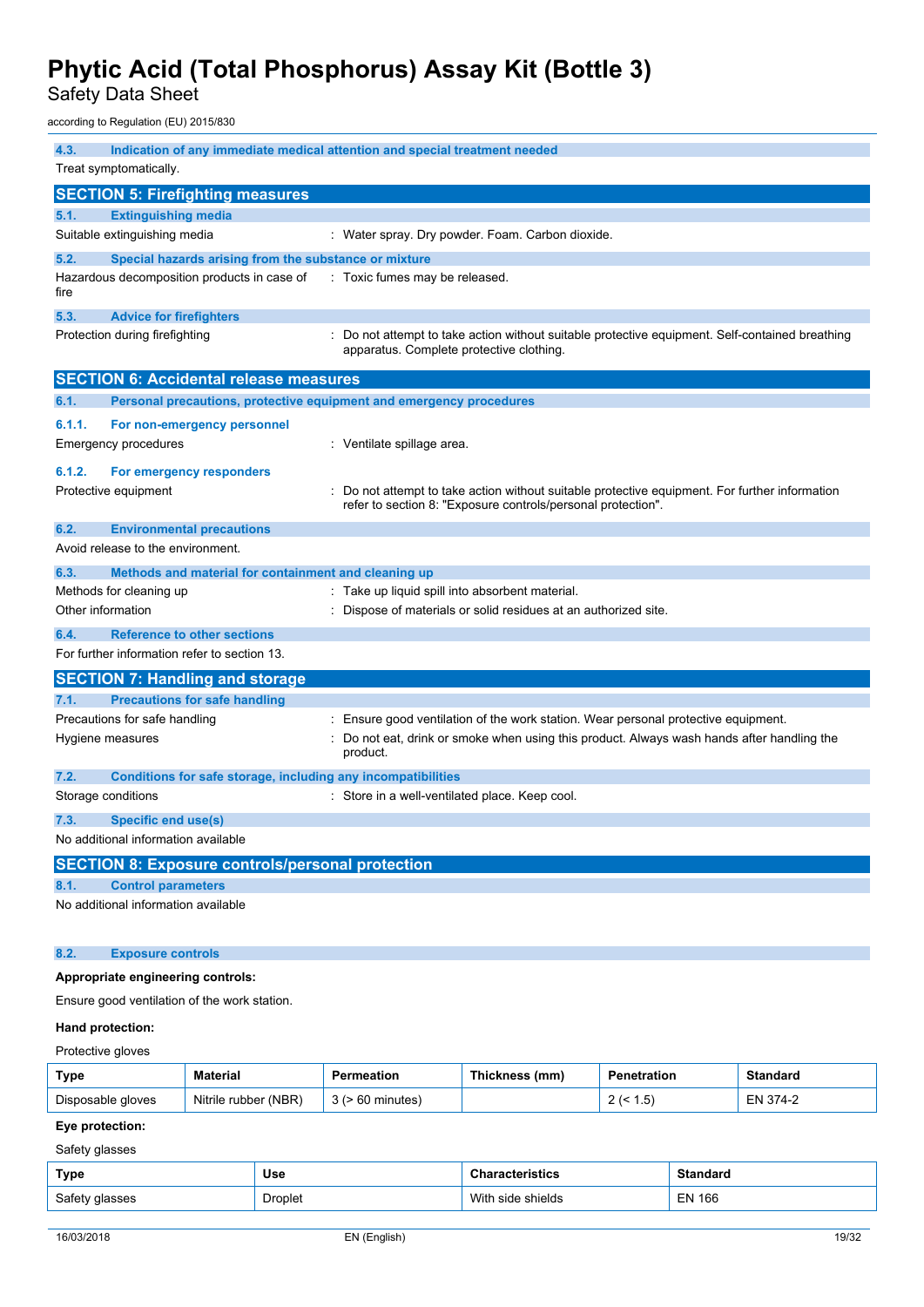Safety Data Sheet

according to Regulation (EU) 2015/830

#### **Skin and body protection:**

Wear suitable protective clothing

| <b>Type</b> | <b>Standard</b> |
|-------------|-----------------|
| Lab coat    |                 |

#### **Respiratory protection:**

In case of insufficient ventilation, wear suitable respiratory equipment

| Device    | <b>Filter type</b> | Condition                       | Standard       |
|-----------|--------------------|---------------------------------|----------------|
| Dust mask | Type P1            | Protection for Liquid particles | EN 143. EN 149 |



#### **Environmental exposure controls:**

Avoid release to the environment.

| <b>SECTION 9: Physical and chemical properties</b>            |                              |  |
|---------------------------------------------------------------|------------------------------|--|
| 9.1.<br>Information on basic physical and chemical properties |                              |  |
| Physical state                                                | : Liquid                     |  |
| Colour                                                        | No data available on colour. |  |
| Odour                                                         | None.                        |  |
| Odour threshold                                               | No data available            |  |
| pH                                                            | No data available            |  |
| Relative evaporation rate (butylacetate=1)                    | No data available            |  |
| Melting point                                                 | Not applicable               |  |
| Freezing point                                                | No data available            |  |
| <b>Boiling point</b>                                          | No data available            |  |
| Flash point                                                   | No data available            |  |
| Auto-ignition temperature                                     | No data available            |  |
| Decomposition temperature                                     | No data available            |  |
| Flammability (solid, gas)                                     | Not applicable               |  |
| Vapour pressure                                               | No data available            |  |
| Relative vapour density at 20 °C                              | No data available            |  |
| Relative density                                              | No data available            |  |
| Solubility                                                    | Soluble in water.            |  |
| Log Pow                                                       | No data available            |  |
| Viscosity, kinematic                                          | No data available            |  |
| Viscosity, dynamic                                            | No data available            |  |
| <b>Explosive properties</b>                                   | No data available            |  |
| Oxidising properties                                          | No data available            |  |
| <b>Explosive limits</b>                                       |                              |  |
| <b>Other information</b><br>9.2.                              |                              |  |
| No additional information available                           |                              |  |

|       | <b>SECTION 10: Stability and reactivity</b>                                        |
|-------|------------------------------------------------------------------------------------|
| 10.1. | <b>Reactivity</b>                                                                  |
|       | The product is non-reactive under normal conditions of use, storage and transport. |
| 10.2. | <b>Chemical stability</b>                                                          |
|       | Stable under normal conditions.                                                    |
| 10.3. | <b>Possibility of hazardous reactions</b>                                          |

Contact with acids liberates very toxic gas.

#### **10.4. Conditions to avoid**

None under recommended storage and handling conditions (see section 7).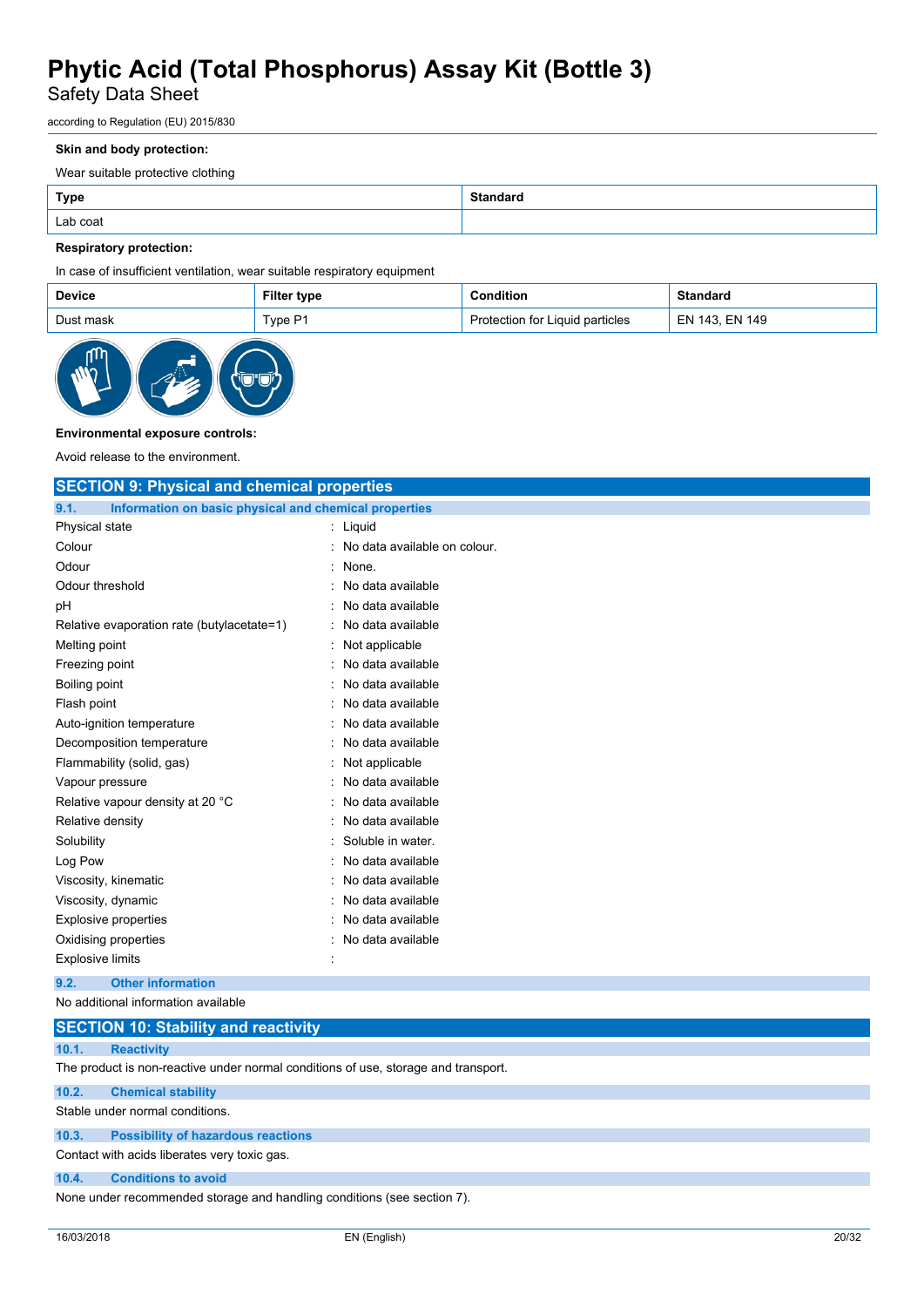Safety Data Sheet

according to Regulation (EU) 2015/830

| 10.5.  | Incompatible materials                  |
|--------|-----------------------------------------|
| Acids. |                                         |
| 10.6.  | <b>Hazardous decomposition products</b> |

Under normal conditions of storage and use, hazardous decomposition products should not be produced.

| <b>SECTION 11: Toxicological information</b>  |                  |
|-----------------------------------------------|------------------|
| 11.1.<br>Information on toxicological effects |                  |
| Acute toxicity (oral)                         | : Not classified |
| Acute toxicity (dermal)                       | : Not classified |
| Acute toxicity (inhalation)                   | : Not classified |
| Skin corrosion/irritation                     | : Not classified |
| Serious eye damage/irritation                 | : Not classified |
| Respiratory or skin sensitisation             | : Not classified |
| Germ cell mutagenicity                        | : Not classified |
| Carcinogenicity                               | : Not classified |
| Reproductive toxicity                         | : Not classified |
| STOT-single exposure                          | : Not classified |
| STOT-repeated exposure                        | : Not classified |
| Aspiration hazard                             | : Not classified |

| <b>SECTION 12: Ecological information</b>          |                             |                                                                                             |
|----------------------------------------------------|-----------------------------|---------------------------------------------------------------------------------------------|
| <b>Toxicity</b><br>12.1.                           |                             |                                                                                             |
| Ecology - general                                  | effects in the environment. | The product is not considered harmful to aquatic organisms nor to cause long-term adverse   |
| Acute aquatic toxicity                             | Not classified              |                                                                                             |
| Chronic aquatic toxicity                           | Not classified              |                                                                                             |
| <b>Persistence and degradability</b><br>12.2.      |                             |                                                                                             |
| No additional information available                |                             |                                                                                             |
| 12.3.<br><b>Bioaccumulative potential</b>          |                             |                                                                                             |
| No additional information available                |                             |                                                                                             |
| 12.4.<br><b>Mobility in soil</b>                   |                             |                                                                                             |
| No additional information available                |                             |                                                                                             |
| <b>Results of PBT and vPvB assessment</b><br>12.5. |                             |                                                                                             |
| No additional information available                |                             |                                                                                             |
| <b>Other adverse effects</b><br>12.6.              |                             |                                                                                             |
| No additional information available                |                             |                                                                                             |
| <b>SECTION 13: Disposal considerations</b>         |                             |                                                                                             |
| 13.1.<br><b>Waste treatment methods</b>            |                             |                                                                                             |
| Waste treatment methods                            |                             | Dispose of contents/container in accordance with licensed collector's sorting instructions. |
| <b>SECTION 14: Transport information</b>           |                             |                                                                                             |
| In accordance with ADR / RID / IMDG / IATA / ADN   |                             |                                                                                             |
| <b>ADR</b>                                         |                             | <b>IATA</b>                                                                                 |
| 14.1.<br><b>UN number</b>                          |                             |                                                                                             |
| Not applicable                                     |                             | Not applicable                                                                              |
| <b>UN proper shipping name</b><br>14.2.            |                             |                                                                                             |
| Not applicable                                     |                             | Not applicable                                                                              |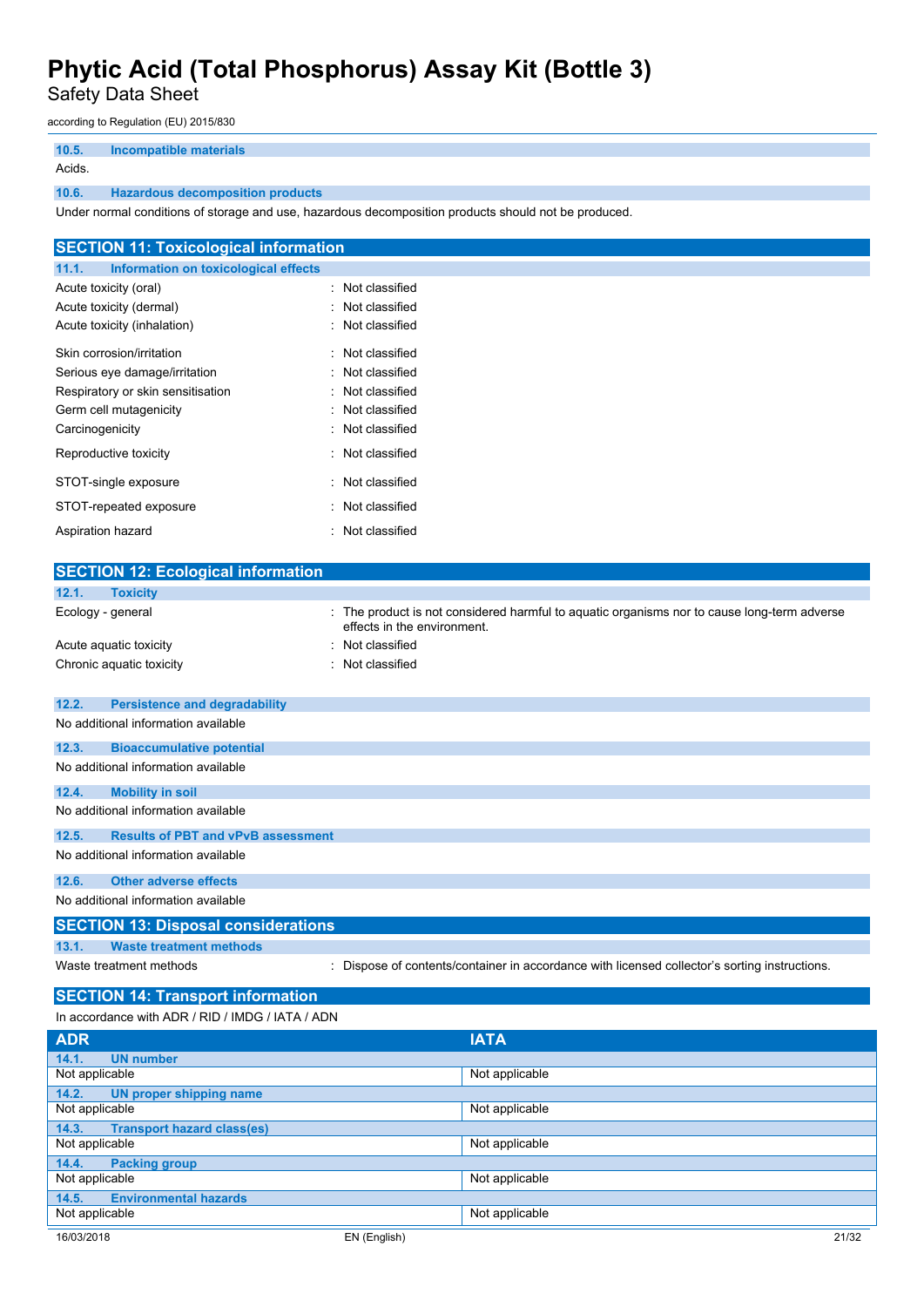Safety Data Sheet

according to Regulation (EU) 2015/830

| <b>ADR</b><br><b>IATA</b>                                                                               |
|---------------------------------------------------------------------------------------------------------|
| No supplementary information available                                                                  |
| 14.6.<br><b>Special precautions for user</b>                                                            |
| - Overland transport                                                                                    |
| Not applicable                                                                                          |
| - Air transport                                                                                         |
| Not applicable                                                                                          |
| 14.7.<br>Transport in bulk according to Annex II of Marpol and the IBC Code                             |
| Not applicable                                                                                          |
| <b>SECTION 15: Regulatory information</b>                                                               |
| Safety, health and environmental regulations/legislation specific for the substance or mixture<br>15.1. |
| 15.1.1.<br><b>EU-Regulations</b>                                                                        |
| Contains no REACH substances with Annex XVII restrictions                                               |
| Contains no substance on the REACH candidate list                                                       |
| Contains no REACH Annex XIV substances                                                                  |
| <b>National regulations</b><br>15.1.2.                                                                  |
| No additional information available                                                                     |
| 15.2.<br><b>Chemical safety assessment</b>                                                              |
| No chemical safety assessment has been carried out                                                      |
| <b>SECTION 16: Other information</b>                                                                    |
| Full text of H- and EUH-statements:                                                                     |

| .<br>-siaiemenis:<br>----<br>- U F I T<br>. . |                                                               |
|-----------------------------------------------|---------------------------------------------------------------|
|                                               | `qas.<br>with<br>acids<br>ver<br>toxic<br>liberates<br>ำกта∟. |

SDS EU (REACH Annex II)

This information is based on our current knowledge and is intended to describe the product for the purposes of health, safety and environmental requirements only. It should not therefore be<br>construed as guaranteeing any sp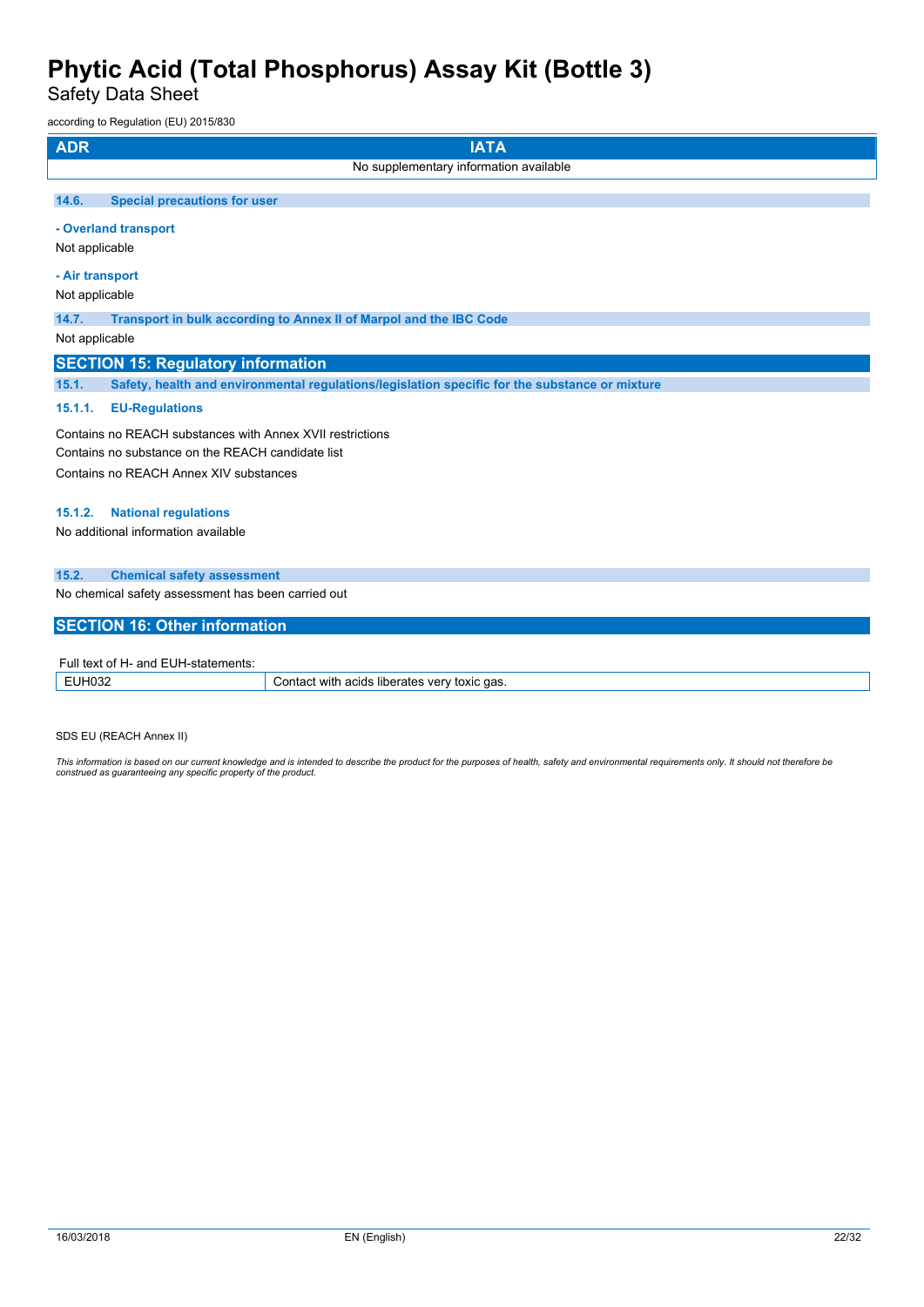

Safety Data Sheet

according to Regulation (EU) 2015/830

|                                                                  |                                                                         | according to Regulation (EU) 2015/830                           |                                                                                             |                                                                                                                                                     |              |
|------------------------------------------------------------------|-------------------------------------------------------------------------|-----------------------------------------------------------------|---------------------------------------------------------------------------------------------|-----------------------------------------------------------------------------------------------------------------------------------------------------|--------------|
|                                                                  |                                                                         | Date of issue: 28/11/2013                                       | Revision date: 04/01/2018                                                                   | Supersedes: 06/09/2016                                                                                                                              | Version: 1.3 |
|                                                                  |                                                                         |                                                                 | SECTION 1: Identification of the substance/mixture and of the company/undertaking           |                                                                                                                                                     |              |
| 1.1.                                                             | <b>Product identifier</b>                                               |                                                                 |                                                                                             |                                                                                                                                                     |              |
| Product form                                                     |                                                                         | : Mixture                                                       |                                                                                             |                                                                                                                                                     |              |
| Product name                                                     |                                                                         |                                                                 | Phytic Acid (Total Phosphorus) Assay Kit (Bottle 2)                                         |                                                                                                                                                     |              |
| Product code                                                     |                                                                         | $:$ K-PHYT (Bottle 2)                                           |                                                                                             |                                                                                                                                                     |              |
|                                                                  |                                                                         |                                                                 |                                                                                             |                                                                                                                                                     |              |
| 1.2.                                                             |                                                                         |                                                                 | Relevant identified uses of the substance or mixture and uses advised against               |                                                                                                                                                     |              |
| 1.2.1.                                                           | <b>Relevant identified uses</b>                                         |                                                                 |                                                                                             |                                                                                                                                                     |              |
|                                                                  | Industrial/Professional use spec                                        | : For professional use only                                     |                                                                                             |                                                                                                                                                     |              |
|                                                                  | Use of the substance/mixture                                            | : Use as laboratory reagent                                     |                                                                                             |                                                                                                                                                     |              |
| 1.2.2.                                                           | <b>Uses advised against</b>                                             |                                                                 |                                                                                             |                                                                                                                                                     |              |
|                                                                  | No additional information available                                     |                                                                 |                                                                                             |                                                                                                                                                     |              |
| 1.3.                                                             | Details of the supplier of the safety data sheet                        |                                                                 |                                                                                             |                                                                                                                                                     |              |
| Megazyme<br><b>Bray Business Park</b><br>A98 YV29 Bray - Ireland | T +353 12861220 - F +353 12861264<br>cs@megazyme.com - www.megazyme.com |                                                                 |                                                                                             |                                                                                                                                                     |              |
| 1.4.                                                             | <b>Emergency telephone number</b>                                       |                                                                 |                                                                                             |                                                                                                                                                     |              |
| Emergency number                                                 |                                                                         |                                                                 | $: +353$ 12861220 [9 am to 5 pm GMT - Monday to Friday]                                     |                                                                                                                                                     |              |
|                                                                  | <b>SECTION 2: Hazards identification</b>                                |                                                                 |                                                                                             |                                                                                                                                                     |              |
| 2.1.                                                             | <b>Classification of the substance or mixture</b>                       |                                                                 |                                                                                             |                                                                                                                                                     |              |
| Not classified                                                   |                                                                         | Classification according to Regulation (EC) No. 1272/2008 [CLP] |                                                                                             |                                                                                                                                                     |              |
|                                                                  |                                                                         | Adverse physicochemical, human health and environmental effects |                                                                                             |                                                                                                                                                     |              |
| practice.                                                        |                                                                         |                                                                 |                                                                                             | To our knowledge, this product does not present any particular risk, provided it is handled in accordance with good occupational hygiene and safety |              |
| 2.2.                                                             | <b>Label elements</b>                                                   |                                                                 |                                                                                             |                                                                                                                                                     |              |
|                                                                  |                                                                         |                                                                 |                                                                                             |                                                                                                                                                     |              |
|                                                                  | Labelling according to Regulation (EC) No. 1272/2008 [CLP]              |                                                                 |                                                                                             |                                                                                                                                                     |              |
| <b>EUH-statements</b>                                            |                                                                         |                                                                 | : EUH032 - Contact with acids liberates very toxic gas.                                     |                                                                                                                                                     |              |
|                                                                  |                                                                         |                                                                 | Labelling according to: exemption for inner packaging where the contents do not exceed 10ml |                                                                                                                                                     |              |
| No labelling required                                            |                                                                         |                                                                 |                                                                                             |                                                                                                                                                     |              |
| 2.3.                                                             | <b>Other hazards</b>                                                    |                                                                 |                                                                                             |                                                                                                                                                     |              |
|                                                                  | No additional information available                                     |                                                                 |                                                                                             |                                                                                                                                                     |              |
|                                                                  |                                                                         |                                                                 |                                                                                             |                                                                                                                                                     |              |
| 3.1.                                                             | <b>Substances</b>                                                       | <b>SECTION 3: Composition/information on ingredients</b>        |                                                                                             |                                                                                                                                                     |              |
| Not applicable                                                   |                                                                         |                                                                 |                                                                                             |                                                                                                                                                     |              |

This mixture does not contain any substances to be mentioned according to the criteria of section 3.2 of REACH annex II

| <b>SECTION 4: First aid measures</b>             |                                                                  |
|--------------------------------------------------|------------------------------------------------------------------|
| <b>Description of first aid measures</b><br>4.1. |                                                                  |
| First-aid measures after inhalation              | : Remove person to fresh air and keep comfortable for breathing. |
| First-aid measures after skin contact            | Wash skin with plenty of water.                                  |
| First-aid measures after eye contact             | : Rinse eyes with water as a precaution.                         |
| First-aid measures after ingestion               | : Call a poison center or a doctor if you feel unwell.           |
|                                                  |                                                                  |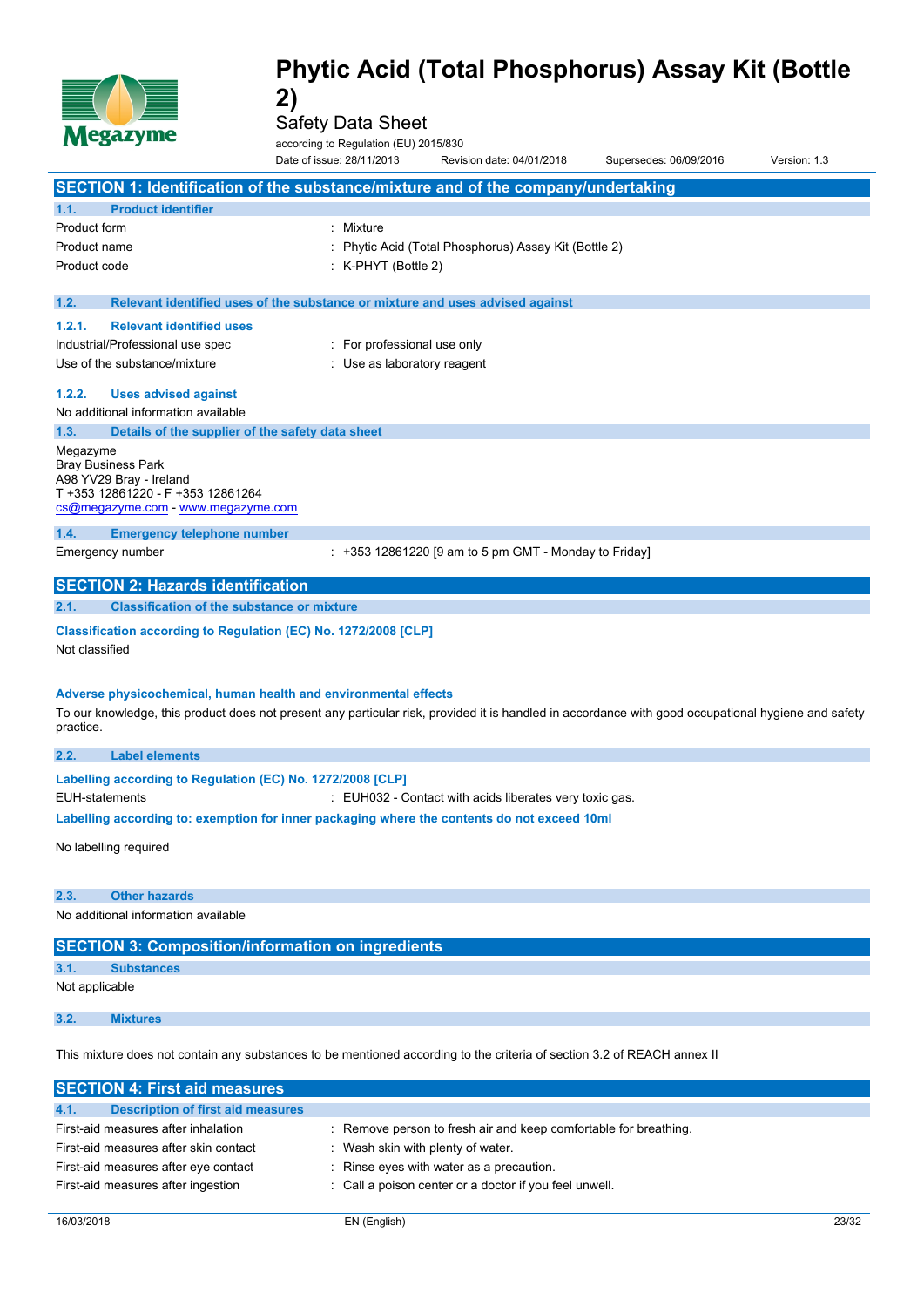Safety Data Sheet

according to Regulation (EU) 2015/830

| 4.2.   | Most important symptoms and effects, both acute and delayed<br>No additional information available |                                                                                                                                                              |
|--------|----------------------------------------------------------------------------------------------------|--------------------------------------------------------------------------------------------------------------------------------------------------------------|
| 4.3.   |                                                                                                    | Indication of any immediate medical attention and special treatment needed                                                                                   |
|        | Treat symptomatically.                                                                             |                                                                                                                                                              |
|        | <b>SECTION 5: Firefighting measures</b>                                                            |                                                                                                                                                              |
| 5.1.   | <b>Extinguishing media</b>                                                                         |                                                                                                                                                              |
|        | Suitable extinguishing media                                                                       | : Water spray. Dry powder. Foam. Carbon dioxide.                                                                                                             |
| 5.2.   | Special hazards arising from the substance or mixture                                              |                                                                                                                                                              |
| fire   | Hazardous decomposition products in case of                                                        | : Toxic fumes may be released.                                                                                                                               |
| 5.3.   | <b>Advice for firefighters</b>                                                                     |                                                                                                                                                              |
|        | Protection during firefighting                                                                     | Do not attempt to take action without suitable protective equipment. Self-contained breathing<br>apparatus. Complete protective clothing.                    |
|        | <b>SECTION 6: Accidental release measures</b>                                                      |                                                                                                                                                              |
| 6.1.   | Personal precautions, protective equipment and emergency procedures                                |                                                                                                                                                              |
| 6.1.1. | For non-emergency personnel                                                                        |                                                                                                                                                              |
|        | <b>Emergency procedures</b>                                                                        | : Ventilate spillage area.                                                                                                                                   |
| 6.1.2. | For emergency responders                                                                           |                                                                                                                                                              |
|        | Protective equipment                                                                               | Do not attempt to take action without suitable protective equipment. For further information<br>refer to section 8: "Exposure controls/personal protection". |
| 6.2.   | <b>Environmental precautions</b>                                                                   |                                                                                                                                                              |
|        | Avoid release to the environment.                                                                  |                                                                                                                                                              |
| 6.3.   | Methods and material for containment and cleaning up                                               |                                                                                                                                                              |
|        | Methods for cleaning up                                                                            | : Take up liquid spill into absorbent material.                                                                                                              |
|        | Other information                                                                                  | Dispose of materials or solid residues at an authorized site.                                                                                                |
| 6.4.   | <b>Reference to other sections</b><br>For further information refer to section 13.                 |                                                                                                                                                              |
|        | <b>SECTION 7: Handling and storage</b>                                                             |                                                                                                                                                              |
| 7.1.   | <b>Precautions for safe handling</b>                                                               |                                                                                                                                                              |
|        | Precautions for safe handling                                                                      | Ensure good ventilation of the work station. Wear personal protective equipment.                                                                             |
|        | Hygiene measures                                                                                   | Do not eat, drink or smoke when using this product. Always wash hands after handling the<br>product.                                                         |
| 7.2.   | Conditions for safe storage, including any incompatibilities                                       |                                                                                                                                                              |
|        | Storage conditions                                                                                 | Store in a well-ventilated place. Keep cool.                                                                                                                 |
| 7.3.   | <b>Specific end use(s)</b>                                                                         |                                                                                                                                                              |
|        | No additional information available                                                                |                                                                                                                                                              |
|        | <b>SECTION 8: Exposure controls/personal protection</b>                                            |                                                                                                                                                              |
| 8.1.   | <b>Control parameters</b>                                                                          |                                                                                                                                                              |
|        | No additional information available                                                                |                                                                                                                                                              |
| 8.2.   | <b>Exposure controls</b>                                                                           |                                                                                                                                                              |
|        |                                                                                                    |                                                                                                                                                              |

#### **Appropriate engineering controls:**

Ensure good ventilation of the work station.

#### **Hand protection:**

Protective gloves

| Type              | Material             | Permeation            | Thickness (mm) | Penetration           | Standard |
|-------------------|----------------------|-----------------------|----------------|-----------------------|----------|
| Disposable gloves | Nitrile rubber (NBR) | $3$ ( $> 60$ minutes) |                | ᄃ<br>، ب.<br><u>_</u> | EN 374-2 |

### **Eye protection:**

Safety glasses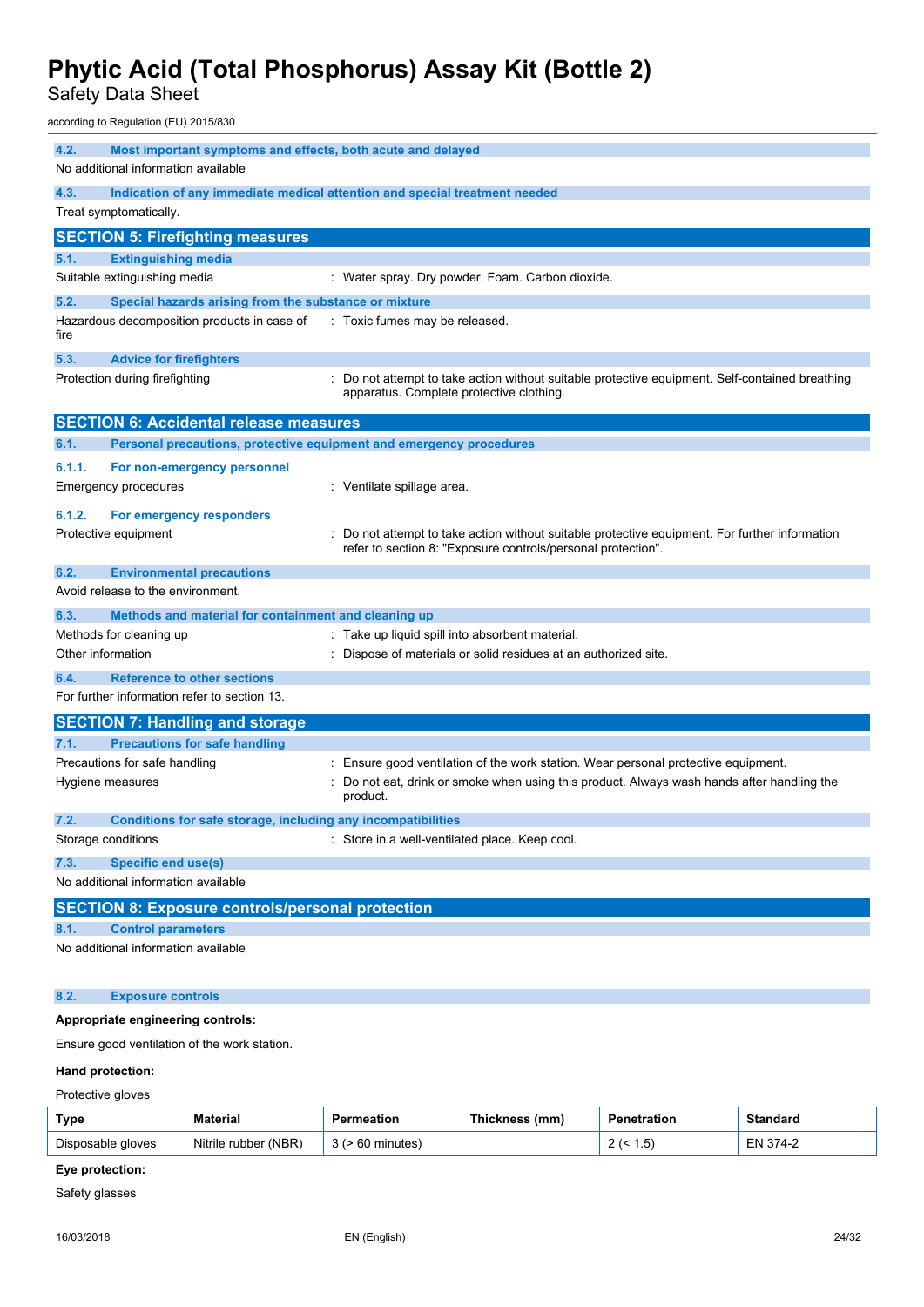Safety Data Sheet

according to Regulation (EU) 2015/830

| Type           | Use     |                   | <b>Standard</b> |
|----------------|---------|-------------------|-----------------|
| Safety glasses | Droplet | With side shields | EN 166          |

#### **Skin and body protection:**

Wear suitable protective clothing

| <b>Type</b> | <b>Standard</b> |
|-------------|-----------------|
| Lab coat    |                 |

#### **Respiratory protection:**

In case of insufficient ventilation, wear suitable respiratory equipment

| <b>Device</b> | Filter<br>ˈtype | <b>Condition</b>                | Standard       |
|---------------|-----------------|---------------------------------|----------------|
| Dust mask     | $T$ vpe P1      | Protection for Liquid particles | EN 143, EN 149 |



#### **Environmental exposure controls:**

Avoid release to the environment.

| <b>SECTION 9: Physical and chemical properties</b>                                 |                   |  |  |
|------------------------------------------------------------------------------------|-------------------|--|--|
| Information on basic physical and chemical properties<br>9.1.                      |                   |  |  |
| Physical state                                                                     | : Liquid          |  |  |
| Colour                                                                             | white.            |  |  |
| Odour<br>$\bullet$                                                                 | None.             |  |  |
| Odour threshold                                                                    | No data available |  |  |
| рH                                                                                 | No data available |  |  |
| Relative evaporation rate (butylacetate=1)                                         | No data available |  |  |
| Melting point                                                                      | Not applicable    |  |  |
| Freezing point                                                                     | No data available |  |  |
| Boiling point                                                                      | No data available |  |  |
| Flash point                                                                        | No data available |  |  |
| Auto-ignition temperature                                                          | No data available |  |  |
| Decomposition temperature                                                          | No data available |  |  |
| Flammability (solid, gas)                                                          | Not applicable    |  |  |
| Vapour pressure                                                                    | No data available |  |  |
| Relative vapour density at 20 °C                                                   | No data available |  |  |
| Relative density                                                                   | No data available |  |  |
| Solubility                                                                         | Soluble in water. |  |  |
| Log Pow                                                                            | No data available |  |  |
| Viscosity, kinematic                                                               | No data available |  |  |
| Viscosity, dynamic                                                                 | No data available |  |  |
| <b>Explosive properties</b>                                                        | No data available |  |  |
| Oxidising properties                                                               | No data available |  |  |
| <b>Explosive limits</b>                                                            |                   |  |  |
| <b>Other information</b><br>9.2.                                                   |                   |  |  |
| No additional information available                                                |                   |  |  |
| <b>SECTION 10: Stability and reactivity</b>                                        |                   |  |  |
| 10.1.<br><b>Reactivity</b>                                                         |                   |  |  |
| The product is non-reactive under normal conditions of use, storage and transport. |                   |  |  |
| 10.2.<br><b>Chemical stability</b>                                                 |                   |  |  |

Stable under normal conditions.

#### **10.3. Possibility of hazardous reactions**

Contact with acids liberates very toxic gas.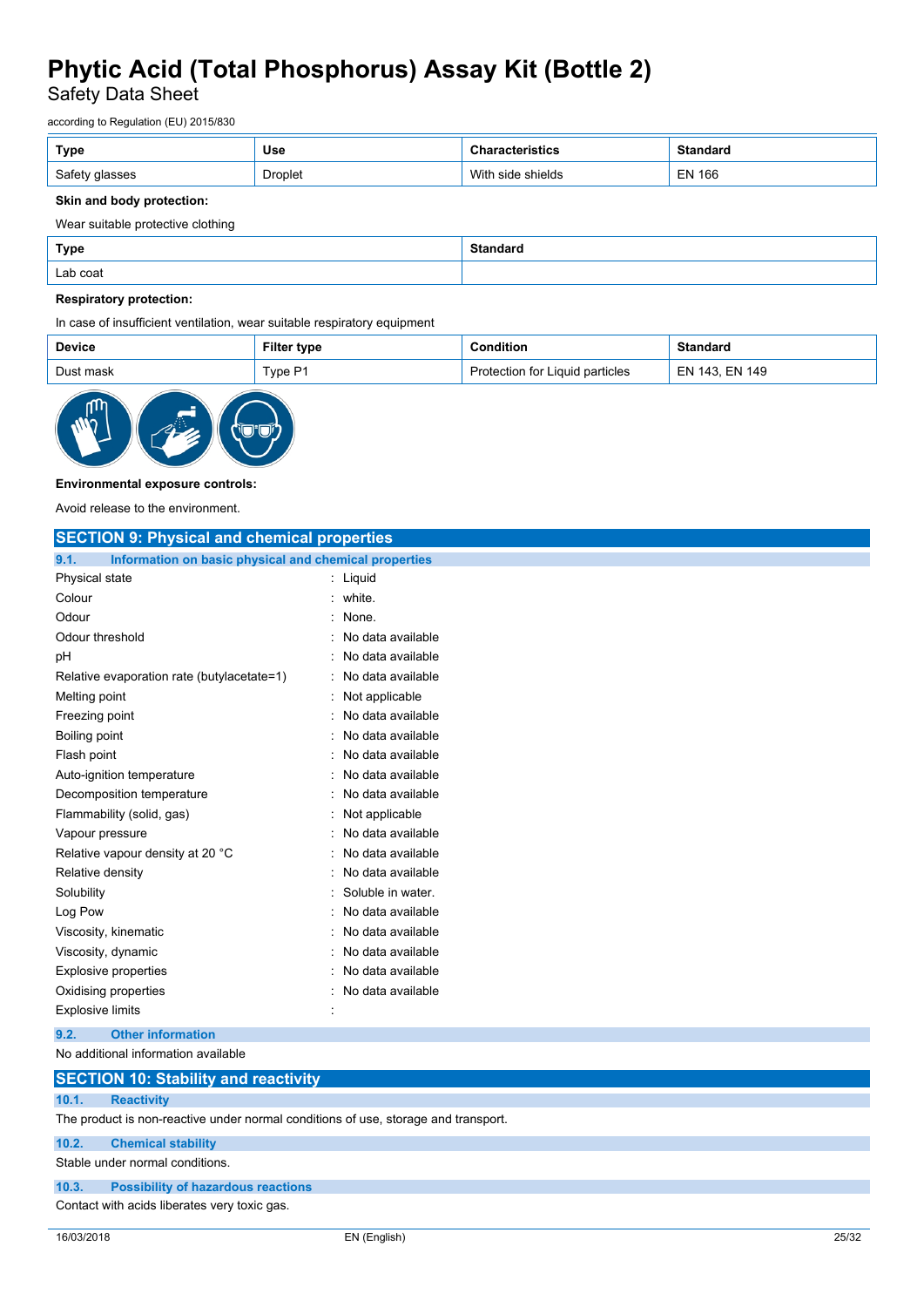Safety Data Sheet

according to Regulation (EU) 2015/830

#### **10.4. Conditions to avoid**

None under recommended storage and handling conditions (see section 7).

#### **10.5. Incompatible materials**

Acids.

**10.6. Hazardous decomposition products**

Under normal conditions of storage and use, hazardous decomposition products should not be produced.

| <b>SECTION 11: Toxicological information</b>  |                                                                                                                            |
|-----------------------------------------------|----------------------------------------------------------------------------------------------------------------------------|
| 11.1.<br>Information on toxicological effects |                                                                                                                            |
| Acute toxicity (oral)                         | Not classified                                                                                                             |
| Acute toxicity (dermal)                       | : Not classified                                                                                                           |
| Acute toxicity (inhalation)                   | Not classified                                                                                                             |
| Skin corrosion/irritation                     | Not classified                                                                                                             |
| Serious eye damage/irritation                 | Not classified                                                                                                             |
| Respiratory or skin sensitisation             | Not classified                                                                                                             |
| Germ cell mutagenicity                        | Not classified                                                                                                             |
| Carcinogenicity                               | : Not classified                                                                                                           |
| Reproductive toxicity                         | : Not classified                                                                                                           |
| STOT-single exposure                          | : Not classified                                                                                                           |
| STOT-repeated exposure                        | : Not classified                                                                                                           |
| Aspiration hazard                             | : Not classified                                                                                                           |
| <b>SECTION 12: Ecological information</b>     |                                                                                                                            |
| 12.1.<br><b>Toxicity</b>                      |                                                                                                                            |
| Ecology - general                             | : The product is not considered harmful to aquatic organisms nor to cause long-term adverse<br>effects in the environment. |
| Acute aquatic toxicity                        | Not classified                                                                                                             |
| Chronic aquatic toxicity                      | Not classified                                                                                                             |
| 12.2.<br><b>Persistence and degradability</b> |                                                                                                                            |

| No additional information available                |  |  |
|----------------------------------------------------|--|--|
| 12.3.<br><b>Bioaccumulative potential</b>          |  |  |
| No additional information available                |  |  |
| 12.4.<br><b>Mobility in soil</b>                   |  |  |
| No additional information available                |  |  |
| 12.5.<br><b>Results of PBT and vPvB assessment</b> |  |  |
| No additional information available                |  |  |
| 12.6.<br><b>Other adverse effects</b>              |  |  |
| No additional information available                |  |  |
| <b>SECTION 13: Disposal considerations</b>         |  |  |

**13.1. Waste treatment methods**

Waste treatment methods : Dispose of contents/container in accordance with licensed collector's sorting instructions.

### **SECTION 14: Transport information**

| In accordance with ADR / RID / IMDG / IATA / ADN |                |  |  |
|--------------------------------------------------|----------------|--|--|
| <b>ADR</b>                                       | <b>IATA</b>    |  |  |
| 14.1.<br>UN number                               |                |  |  |
| Not applicable                                   | Not applicable |  |  |
| 14.2.<br>UN proper shipping name                 |                |  |  |
| Not applicable                                   | Not applicable |  |  |
| <b>Transport hazard class(es)</b><br>14.3.       |                |  |  |
| Not applicable                                   | Not applicable |  |  |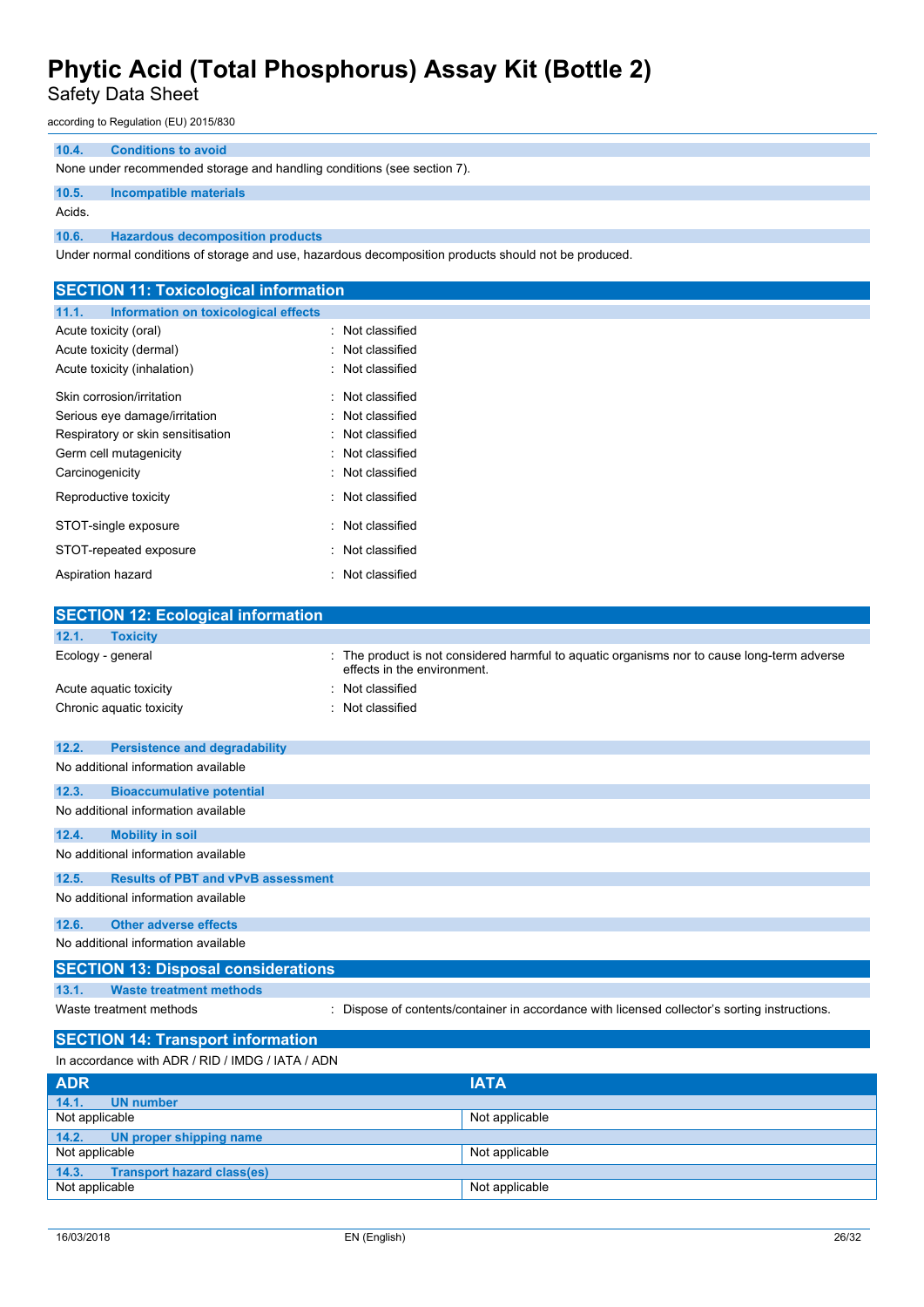Safety Data Sheet

according to Regulation (EU) 2015/830

| <b>ADR</b>                            | <b>IATA</b>                            |
|---------------------------------------|----------------------------------------|
| 14.4.<br><b>Packing group</b>         |                                        |
| Not applicable                        | Not applicable                         |
| 14.5.<br><b>Environmental hazards</b> |                                        |
| Not applicable                        | Not applicable                         |
|                                       | No supplementary information available |

#### **14.6. Special precautions for user**

#### **- Overland transport**

Not applicable

#### **- Air transport**

Not applicable

**14.7. Transport in bulk according to Annex II of Marpol and the IBC Code**

#### Not applicable

#### **SECTION 15: Regulatory information**

**15.1. Safety, health and environmental regulations/legislation specific for the substance or mixture**

#### **15.1.1. EU-Regulations**

Contains no REACH substances with Annex XVII restrictions Contains no substance on the REACH candidate list Contains no REACH Annex XIV substances

#### **15.1.2. National regulations**

No additional information available

#### **15.2. Chemical safety assessment**

No chemical safety assessment has been carried out

#### **SECTION 16: Other information**

| $\overline{\phantom{a}}$ Full text of H- $\overline{\phantom{a}}$ .<br>'- and EUH-statements: |                                                     |
|-----------------------------------------------------------------------------------------------|-----------------------------------------------------|
| EUH032                                                                                        | Contact with acids liberates very *<br>' toxic gas. |

SDS EU (REACH Annex II)

This information is based on our current knowledge and is intended to describe the product for the purposes of health, safety and environmental requirements only. It should not therefore be<br>construed as guaranteeing any sp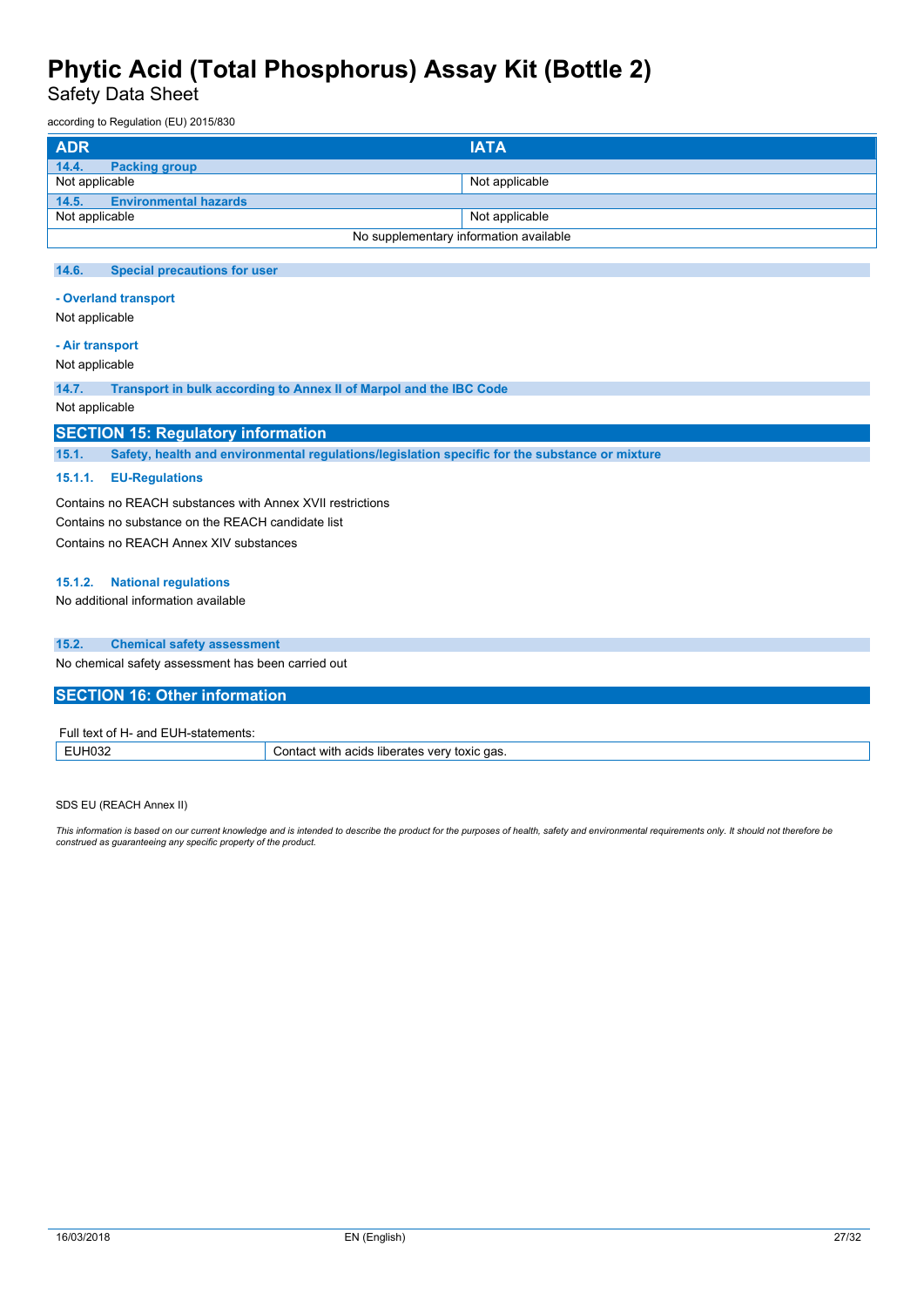

Safety Data Sheet

according to Regulation (EU) 2015/830

|                | <b>NICSWAY MIC</b>                                                                                                                                  | according to Regulation (EU) 2015/830<br>Date of issue: 28/11/2013 | Revision date: 16/01/2018                               | Supersedes: 06/09/2016 | Version: 1.3 |
|----------------|-----------------------------------------------------------------------------------------------------------------------------------------------------|--------------------------------------------------------------------|---------------------------------------------------------|------------------------|--------------|
|                | SECTION 1: Identification of the substance/mixture and of the company/undertaking                                                                   |                                                                    |                                                         |                        |              |
| 1.1.           | <b>Product identifier</b>                                                                                                                           |                                                                    |                                                         |                        |              |
| Product form   |                                                                                                                                                     | Mixture                                                            |                                                         |                        |              |
| Product name   |                                                                                                                                                     |                                                                    | Phytic Acid (Total Phosphorus) Assay Kit (Bottle 1)     |                        |              |
| Product code   |                                                                                                                                                     | $:$ K-PHYT (Bottle 1)                                              |                                                         |                        |              |
| 1.2.           | Relevant identified uses of the substance or mixture and uses advised against                                                                       |                                                                    |                                                         |                        |              |
| 1.2.1.         | <b>Relevant identified uses</b>                                                                                                                     |                                                                    |                                                         |                        |              |
|                | Industrial/Professional use spec                                                                                                                    | : For professional use only                                        |                                                         |                        |              |
|                | Use of the substance/mixture                                                                                                                        | : Use as laboratory reagent                                        |                                                         |                        |              |
| 1.2.2.         | <b>Uses advised against</b>                                                                                                                         |                                                                    |                                                         |                        |              |
|                | No additional information available                                                                                                                 |                                                                    |                                                         |                        |              |
| 1.3.           | Details of the supplier of the safety data sheet                                                                                                    |                                                                    |                                                         |                        |              |
| Megazyme       | <b>Bray Business Park</b><br>A98 YV29 Bray - Ireland<br>T +353 12861220 - F +353 12861264<br>cs@megazyme.com - www.megazyme.com                     |                                                                    |                                                         |                        |              |
| 1.4.           | <b>Emergency telephone number</b>                                                                                                                   |                                                                    |                                                         |                        |              |
|                | Emergency number                                                                                                                                    |                                                                    | $: +353$ 12861220 [9 am to 5 pm GMT - Monday to Friday] |                        |              |
|                | <b>SECTION 2: Hazards identification</b>                                                                                                            |                                                                    |                                                         |                        |              |
| 2.1.           | <b>Classification of the substance or mixture</b>                                                                                                   |                                                                    |                                                         |                        |              |
| Not classified | Classification according to Regulation (EC) No. 1272/2008 [CLP]                                                                                     |                                                                    |                                                         |                        |              |
|                | Adverse physicochemical, human health and environmental effects                                                                                     |                                                                    |                                                         |                        |              |
| practice.      | To our knowledge, this product does not present any particular risk, provided it is handled in accordance with good occupational hygiene and safety |                                                                    |                                                         |                        |              |
| 2.2.           | <b>Label elements</b>                                                                                                                               |                                                                    |                                                         |                        |              |
|                | Labelling according to Regulation (EC) No. 1272/2008 [CLP]                                                                                          |                                                                    |                                                         |                        |              |
|                | <b>EUH-statements</b>                                                                                                                               |                                                                    | : EUH032 - Contact with acids liberates very toxic gas. |                        |              |
| 2.3.           | <b>Other hazards</b>                                                                                                                                |                                                                    |                                                         |                        |              |
|                | No additional information available                                                                                                                 |                                                                    |                                                         |                        |              |
|                | <b>SECTION 3: Composition/information on ingredients</b>                                                                                            |                                                                    |                                                         |                        |              |
| 3.1.           | <b>Substances</b>                                                                                                                                   |                                                                    |                                                         |                        |              |
| Not applicable |                                                                                                                                                     |                                                                    |                                                         |                        |              |
| 3.2.           | <b>Mixtures</b>                                                                                                                                     |                                                                    |                                                         |                        |              |

This mixture does not contain any substances to be mentioned according to the criteria of section 3.2 of REACH annex II

| <b>SECTION 4: First aid measures</b>                                |                                                                  |
|---------------------------------------------------------------------|------------------------------------------------------------------|
| 4.1.<br><b>Description of first aid measures</b>                    |                                                                  |
|                                                                     |                                                                  |
| First-aid measures after inhalation                                 | : Remove person to fresh air and keep comfortable for breathing. |
| First-aid measures after skin contact                               | Wash skin with plenty of water.                                  |
| First-aid measures after eye contact                                | : Rinse eyes with water as a precaution.                         |
| First-aid measures after ingestion                                  | : Call a poison center or a doctor if you feel unwell.           |
| 4.2.<br>Most important symptoms and effects, both acute and delayed |                                                                  |
|                                                                     |                                                                  |

No additional information available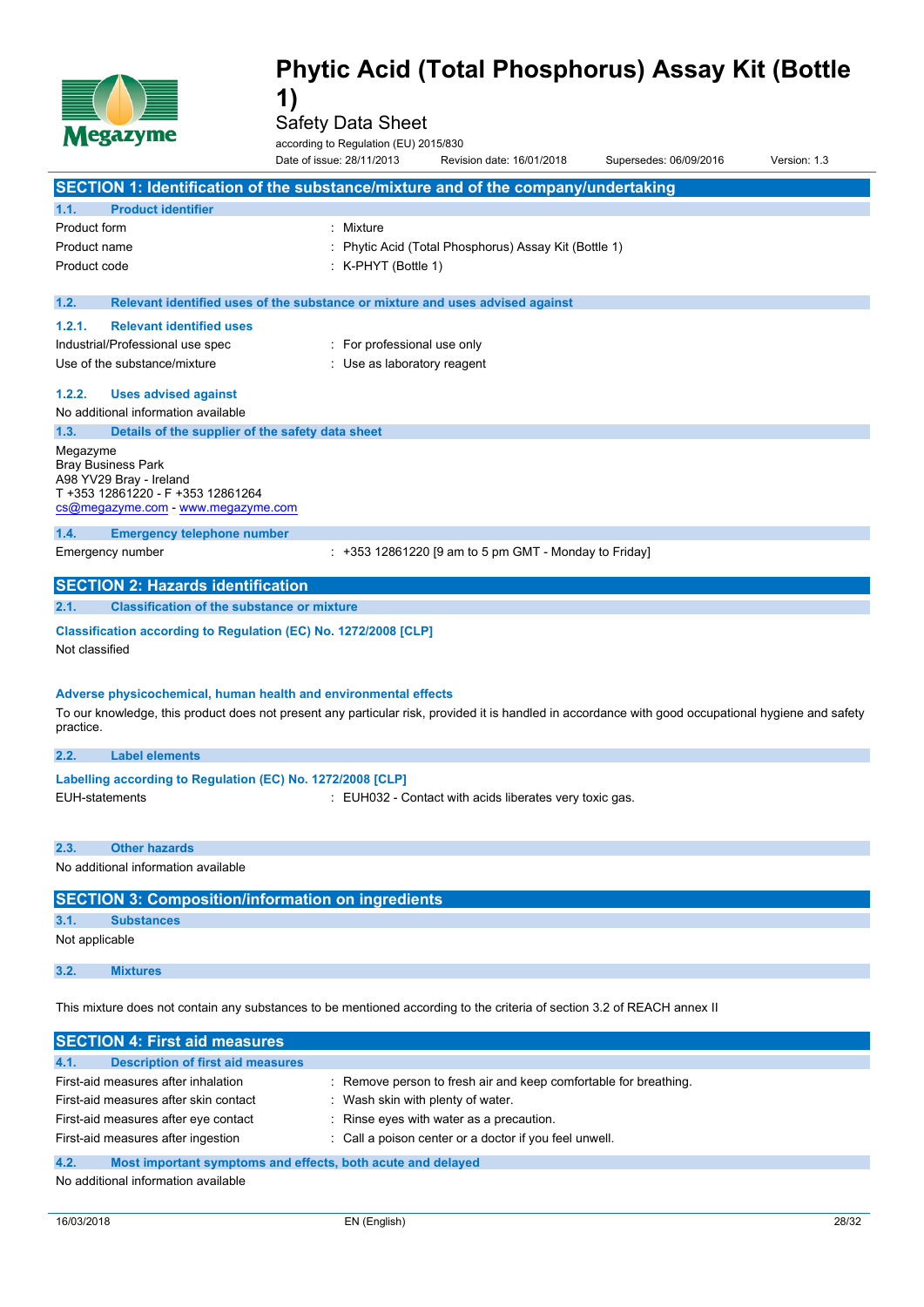Safety Data Sheet

according to Regulation (EU) 2015/830

| 4.3.<br>Indication of any immediate medical attention and special treatment needed |                                                                     |                                                                                                                                                              |  |  |
|------------------------------------------------------------------------------------|---------------------------------------------------------------------|--------------------------------------------------------------------------------------------------------------------------------------------------------------|--|--|
| Treat symptomatically.                                                             |                                                                     |                                                                                                                                                              |  |  |
|                                                                                    | <b>SECTION 5: Firefighting measures</b>                             |                                                                                                                                                              |  |  |
| 5.1.                                                                               | <b>Extinguishing media</b>                                          |                                                                                                                                                              |  |  |
|                                                                                    | Suitable extinguishing media                                        | : Water spray. Dry powder. Foam. Carbon dioxide.                                                                                                             |  |  |
| 5.2.                                                                               | Special hazards arising from the substance or mixture               |                                                                                                                                                              |  |  |
| fire                                                                               | Hazardous decomposition products in case of                         | : Toxic fumes may be released.                                                                                                                               |  |  |
| 5.3.                                                                               | <b>Advice for firefighters</b>                                      |                                                                                                                                                              |  |  |
|                                                                                    | Protection during firefighting                                      | : Do not attempt to take action without suitable protective equipment. Self-contained breathing<br>apparatus. Complete protective clothing.                  |  |  |
|                                                                                    | <b>SECTION 6: Accidental release measures</b>                       |                                                                                                                                                              |  |  |
| 6.1.                                                                               | Personal precautions, protective equipment and emergency procedures |                                                                                                                                                              |  |  |
| 6.1.1.                                                                             | For non-emergency personnel                                         |                                                                                                                                                              |  |  |
|                                                                                    | <b>Emergency procedures</b>                                         | : Ventilate spillage area.                                                                                                                                   |  |  |
| 6.1.2.                                                                             | For emergency responders                                            |                                                                                                                                                              |  |  |
|                                                                                    | Protective equipment                                                | Do not attempt to take action without suitable protective equipment. For further information<br>refer to section 8: "Exposure controls/personal protection". |  |  |
| 6.2.                                                                               | <b>Environmental precautions</b>                                    |                                                                                                                                                              |  |  |
|                                                                                    | Avoid release to the environment.                                   |                                                                                                                                                              |  |  |
| 6.3.                                                                               | Methods and material for containment and cleaning up                |                                                                                                                                                              |  |  |
|                                                                                    | Methods for cleaning up                                             | : Take up liquid spill into absorbent material.                                                                                                              |  |  |
| Other information                                                                  |                                                                     | Dispose of materials or solid residues at an authorized site.                                                                                                |  |  |
| 6.4.                                                                               | <b>Reference to other sections</b>                                  |                                                                                                                                                              |  |  |
|                                                                                    | For further information refer to section 13.                        |                                                                                                                                                              |  |  |
|                                                                                    | <b>SECTION 7: Handling and storage</b>                              |                                                                                                                                                              |  |  |
| 7.1.                                                                               | <b>Precautions for safe handling</b>                                |                                                                                                                                                              |  |  |
|                                                                                    | Precautions for safe handling                                       | : Ensure good ventilation of the work station. Wear personal protective equipment.                                                                           |  |  |
|                                                                                    | Hygiene measures                                                    | Do not eat, drink or smoke when using this product. Always wash hands after handling the<br>product.                                                         |  |  |
| 7.2.                                                                               | Conditions for safe storage, including any incompatibilities        |                                                                                                                                                              |  |  |
|                                                                                    | Storage conditions                                                  | : Store in a well-ventilated place. Keep cool.                                                                                                               |  |  |
| 7.3.                                                                               | Specific end use(s)                                                 |                                                                                                                                                              |  |  |
|                                                                                    | No additional information available                                 |                                                                                                                                                              |  |  |
|                                                                                    | <b>SECTION 8: Exposure controls/personal protection</b>             |                                                                                                                                                              |  |  |
| 8.1.                                                                               | <b>Control parameters</b>                                           |                                                                                                                                                              |  |  |
|                                                                                    | No additional information available                                 |                                                                                                                                                              |  |  |
| 8.2.                                                                               | <b>Exposure controls</b>                                            |                                                                                                                                                              |  |  |
|                                                                                    | Appropriate engineering controls:                                   |                                                                                                                                                              |  |  |
|                                                                                    | Ensure good ventilation of the work station.                        |                                                                                                                                                              |  |  |

### **Hand protection:**

Protective gloves

| Type              | <b>Material</b>         |         | <b>Thickness</b><br>(mm) | netration         | Standard       |
|-------------------|-------------------------|---------|--------------------------|-------------------|----------------|
| Disposable gloves | (NBR)<br>Nitrile rubber | minutes |                          | . .5'<br><u>_</u> | – N<br>$4 - 4$ |

#### **Eye protection:**

Safety glasses

| Type           | Use            | <b>Characteristics</b> | <b>Standard</b> |
|----------------|----------------|------------------------|-----------------|
| Safety glasses | <b>Droplet</b> | With side shields      | EN 166          |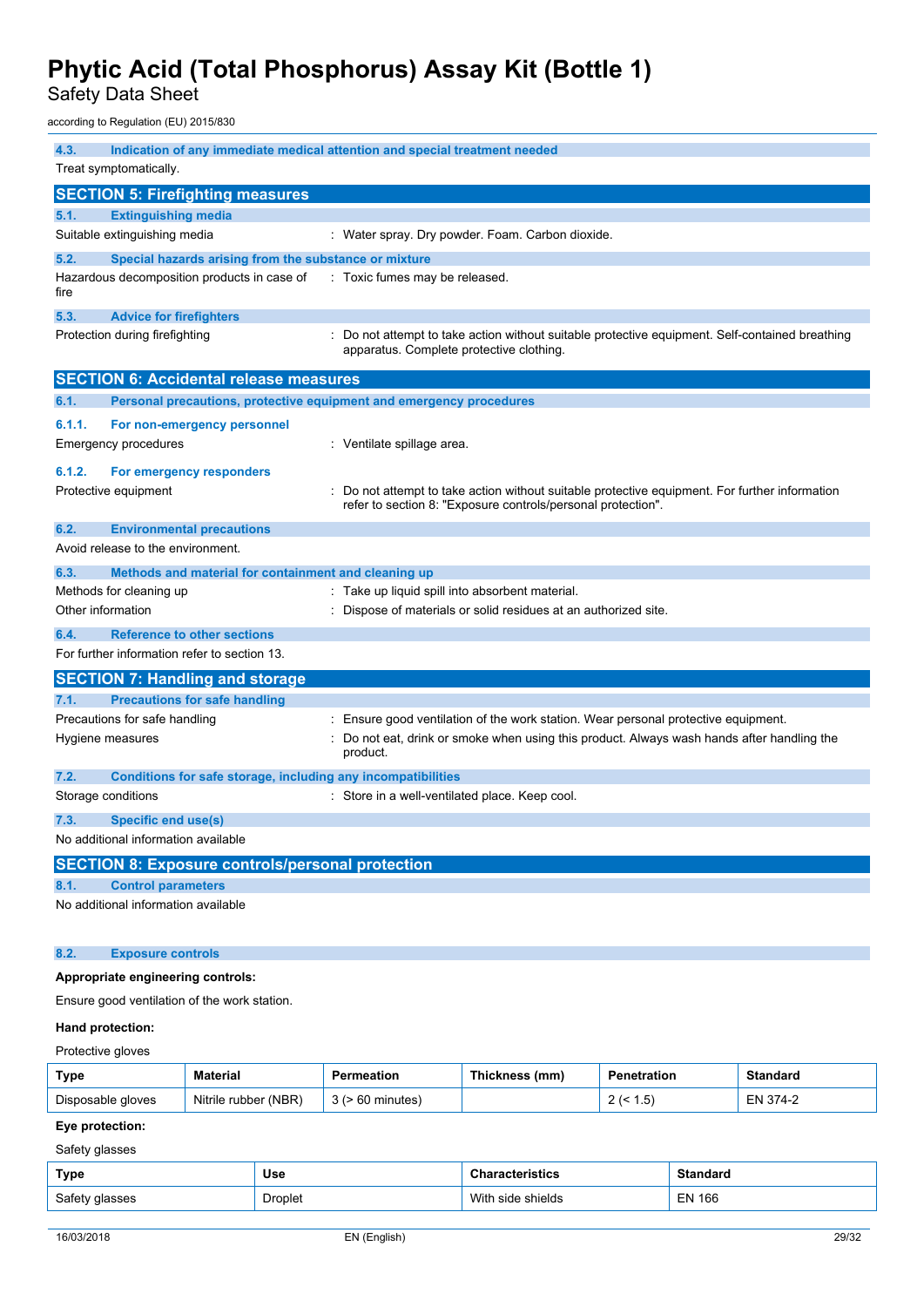### Safety Data Sheet

according to Regulation (EU) 2015/830

#### **Skin and body protection:**

Wear suitable protective clothing

| <b>Type</b> | <b>Standard</b> |
|-------------|-----------------|
| Lab coat    |                 |

#### **Respiratory protection:**

In case of insufficient ventilation, wear suitable respiratory equipment

| Device    | <b>Filter type</b> | Condition                       | Standard       |
|-----------|--------------------|---------------------------------|----------------|
| Dust mask | Type P1            | Protection for Liquid particles | EN 143. EN 149 |



#### **Environmental exposure controls:**

Avoid release to the environment.

| <b>SECTION 9: Physical and chemical properties</b>            |                                |  |  |
|---------------------------------------------------------------|--------------------------------|--|--|
| 9.1.<br>Information on basic physical and chemical properties |                                |  |  |
| Physical state                                                | : Liquid                       |  |  |
| Colour                                                        | : No data available on colour. |  |  |
| Odour                                                         | $:$ None.                      |  |  |
| Odour threshold                                               | No data available              |  |  |
| pH                                                            | No data available              |  |  |
| Relative evaporation rate (butylacetate=1)                    | No data available              |  |  |
| Melting point                                                 | Not applicable                 |  |  |
| Freezing point                                                | No data available              |  |  |
| Boiling point                                                 | No data available              |  |  |
| Flash point                                                   | No data available              |  |  |
| Auto-ignition temperature                                     | No data available              |  |  |
| Decomposition temperature                                     | No data available              |  |  |
| Flammability (solid, gas)                                     | Not applicable                 |  |  |
| Vapour pressure                                               | No data available              |  |  |
| Relative vapour density at 20 °C                              | No data available              |  |  |
| Relative density                                              | No data available              |  |  |
| Solubility                                                    | Soluble in water.              |  |  |
| Log Pow                                                       | No data available              |  |  |
| Viscosity, kinematic                                          | No data available              |  |  |
| Viscosity, dynamic                                            | No data available              |  |  |
| <b>Explosive properties</b>                                   | No data available              |  |  |
| Oxidising properties                                          | No data available              |  |  |
| <b>Explosive limits</b>                                       |                                |  |  |
| <b>Other information</b><br>9.2.                              |                                |  |  |
| No additional information available                           |                                |  |  |

### **SECTION 10: Stability and reactivity 10.1. Reactivity** The product is non-reactive under normal conditions of use, storage and transport. **10.2. Chemical stability** Stable under normal conditions.

**10.3. Possibility of hazardous reactions**

### Contact with acids liberates very toxic gas.

#### **10.4. Conditions to avoid**

None under recommended storage and handling conditions (see section 7).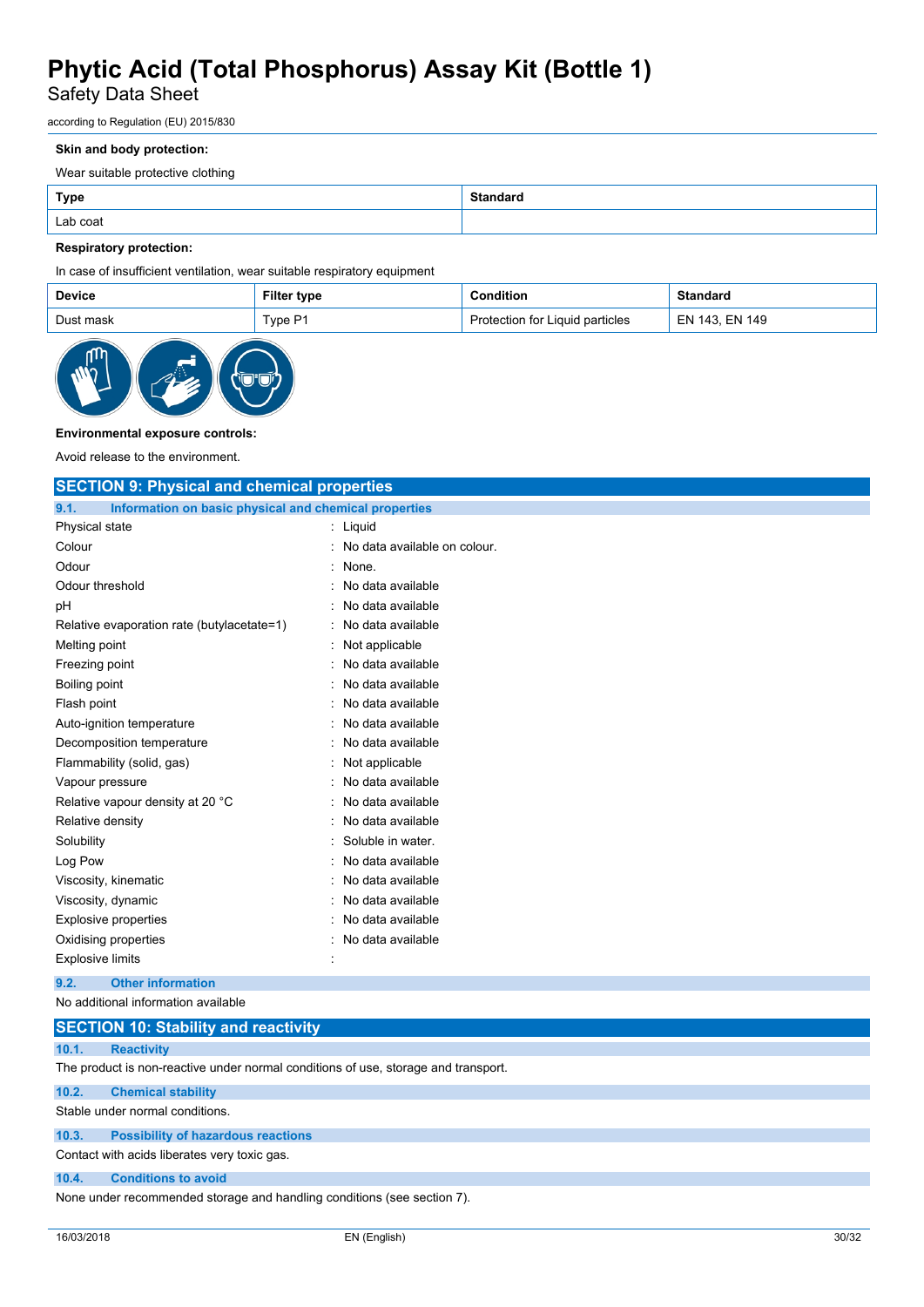Safety Data Sheet

according to Regulation (EU) 2015/830

| 10.5.  | Incompatible materials                  |
|--------|-----------------------------------------|
| Acids. |                                         |
| 10.6.  | <b>Hazardous decomposition products</b> |

Under normal conditions of storage and use, hazardous decomposition products should not be produced.

| <b>SECTION 11: Toxicological information</b>  |                  |
|-----------------------------------------------|------------------|
| Information on toxicological effects<br>11.1. |                  |
| Acute toxicity (oral)                         | : Not classified |
| Acute toxicity (dermal)                       | : Not classified |
| Acute toxicity (inhalation)                   | : Not classified |
| Skin corrosion/irritation                     | : Not classified |
| Serious eye damage/irritation                 | : Not classified |
| Respiratory or skin sensitisation             | : Not classified |
| Germ cell mutagenicity                        | : Not classified |
| Carcinogenicity                               | : Not classified |
| Reproductive toxicity                         | : Not classified |
| STOT-single exposure                          | : Not classified |
| STOT-repeated exposure                        | : Not classified |
| Aspiration hazard                             | : Not classified |

|                | <b>SECTION 12: Ecological information</b>        |                                                                                                                          |
|----------------|--------------------------------------------------|--------------------------------------------------------------------------------------------------------------------------|
| 12.1.          | <b>Toxicity</b>                                  |                                                                                                                          |
|                | Ecology - general                                | The product is not considered harmful to aquatic organisms nor to cause long-term adverse<br>effects in the environment. |
|                | Acute aquatic toxicity                           | Not classified                                                                                                           |
|                | Chronic aquatic toxicity                         | Not classified                                                                                                           |
|                |                                                  |                                                                                                                          |
| 12.2.          | <b>Persistence and degradability</b>             |                                                                                                                          |
|                | No additional information available              |                                                                                                                          |
| 12.3.          | <b>Bioaccumulative potential</b>                 |                                                                                                                          |
|                | No additional information available              |                                                                                                                          |
| 12.4.          | <b>Mobility in soil</b>                          |                                                                                                                          |
|                | No additional information available              |                                                                                                                          |
| 12.5.          | <b>Results of PBT and vPvB assessment</b>        |                                                                                                                          |
|                | No additional information available              |                                                                                                                          |
| 12.6.          | <b>Other adverse effects</b>                     |                                                                                                                          |
|                | No additional information available              |                                                                                                                          |
|                | <b>SECTION 13: Disposal considerations</b>       |                                                                                                                          |
| 13.1.          | <b>Waste treatment methods</b>                   |                                                                                                                          |
|                | Waste treatment methods                          | Dispose of contents/container in accordance with licensed collector's sorting instructions.                              |
|                | <b>SECTION 14: Transport information</b>         |                                                                                                                          |
|                | In accordance with ADR / RID / IMDG / IATA / ADN |                                                                                                                          |
| <b>ADR</b>     |                                                  | <b>IATA</b>                                                                                                              |
| 14.1.          | <b>UN number</b>                                 |                                                                                                                          |
| Not applicable |                                                  | Not applicable                                                                                                           |
| 14.2           | UN proper shipping name                          |                                                                                                                          |

| 14.2.<br>UN proper shipping name           |                       |
|--------------------------------------------|-----------------------|
| Not applicable                             | Not applicable        |
| 14.3.<br><b>Transport hazard class(es)</b> |                       |
| Not applicable                             | Not applicable        |
| 14.4.<br><b>Packing group</b>              |                       |
| Not applicable                             | Not applicable        |
| <b>Environmental hazards</b><br>14.5.      |                       |
| Not applicable                             | Not applicable        |
| 16/03/2018                                 | 31/32<br>EN (English) |